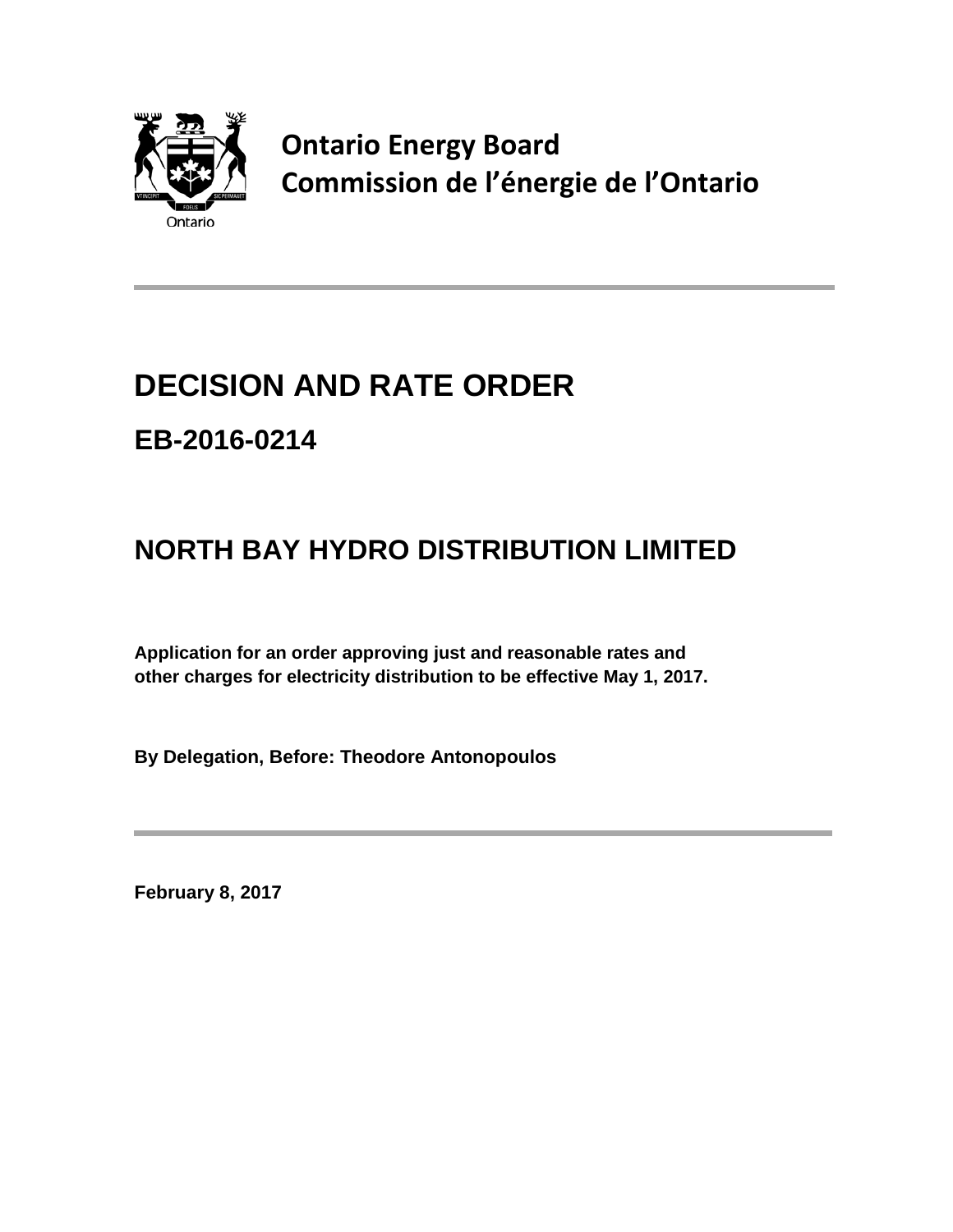## **1 INTRODUCTION AND SUMMARY**

This is the Decision and Rate Order (Decision) for North Bay Hydro Distribution Limited's Incentive Regulation Mechanism (IRM) application for 2017 rates.

North Bay Hydro Distribution Limited (North Bay Hydro) serves about 24,000 mostly residential and commercial electricity customers in the City of North Bay. The company is seeking the Ontario Energy Board's approval for the rates it charges to distribute electricity to its customers, as is required of licenced and rate-regulated distributors in Ontario.

Distributors may choose one of three Ontario Energy Board (OEB) rate-setting methods. North Bay Hydro has selected the Price Cap Incentive Rate-setting (Price Cap IR) option that has a five-year term. Rates are set through a cost of service rebasing application for the first year and are adjusted mechanistically through an IRM application for each of the ensuing four years. The price cap adjustment is based on inflation and the OEB's assessment of a distributor's efficiency.

North Bay Hydro filed an IRM application with the OEB on September 26, 2017 to seek approval for changes to its distribution rates to be effective May 1, 2017. North Bay Hydro last appeared before the OEB with a cost of service rebasing application for 2015 rates in the EB-2014-0099 proceeding.

The OEB addresses the following issues with respect to North Bay Hydro's IRM application in this Decision.

- Price Cap Adjustment
- Regulatory Charges
- Retail Transmission Service Rates
- Group 1 Deferral and Variance Accounts
- Lost Revenue Adjustment Mechanism Variance Account Balance
- Residential Rate Design
- Implementation and Order

North Bay Hydro applied for a rate increase of 1.60% in accordance with the OEBapproved 2017 parameters for inflation and productivity. The 1.60% price cap adjustment applies to distribution rates (fixed and variable charges) uniformly across all customer classes; it does not apply to the rates and charges listed in Schedule B.

North Bay Hydro also applied to change the composition of its distribution service rates. Residential distribution service rates currently include a fixed monthly charge and a variable usage charge. Last year, the OEB issued a policy to transition these rates to a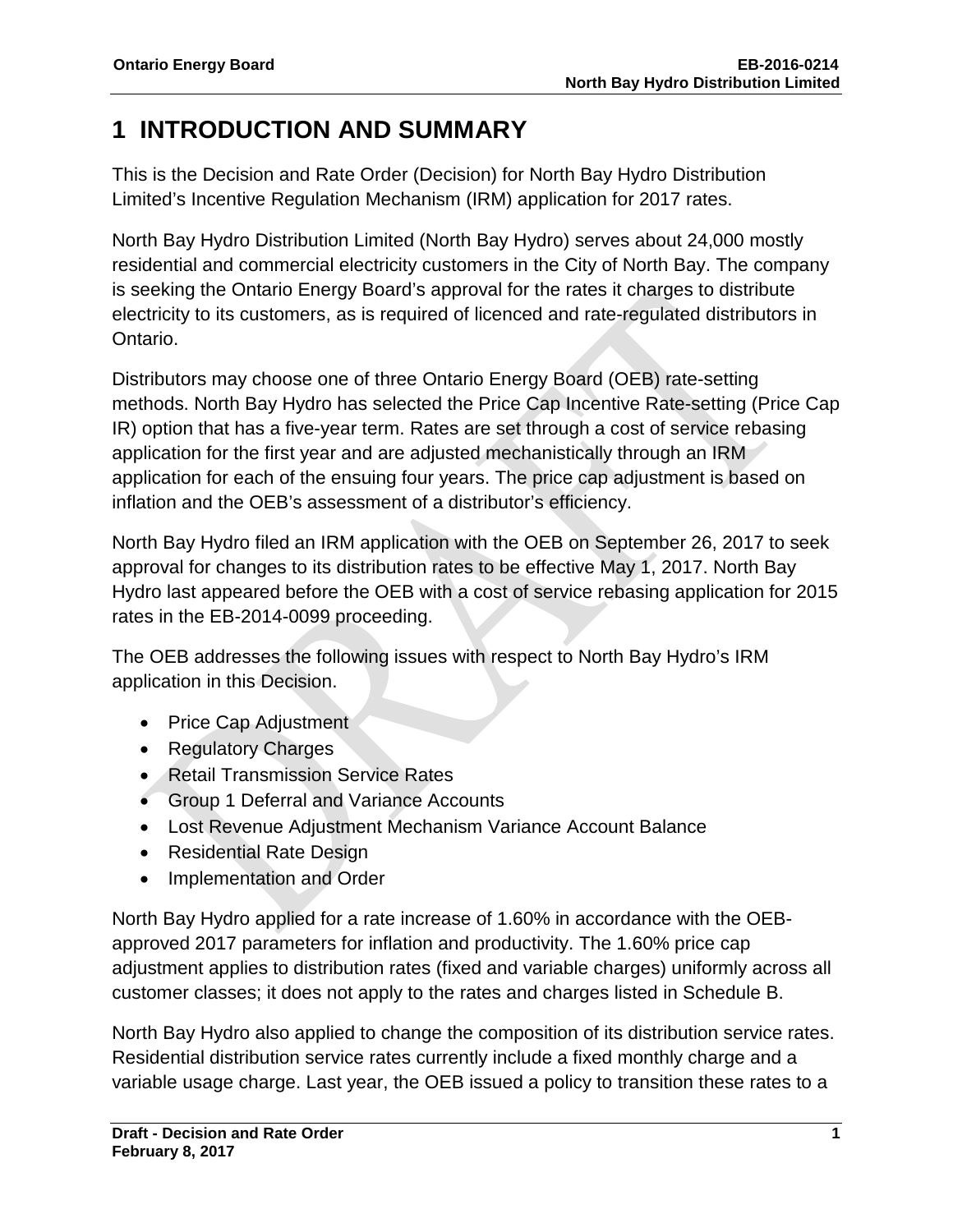fully fixed structure over a four-year period beginning in 20[1](#page-2-0)6.<sup>1</sup> Accordingly, the fixed monthly charge for 2017 has once again been adjusted upward in this Decision by more than the mechanistic adjustment alone. The variable usage rate is commensurately lower. This policy change does not affect the total revenue that distributors collect from residential customers.

This Decision on North Bay Hydro's IRM application will result in a monthly bill decrease of \$0.30 for a residential customer consuming 750 kWh.

The OEB approves the adjustments made to North Bay Hydro's application, and the associated rates calculated, as a result of this proceeding.

## **2 THE PROCESS**

North Bay Hydro filed an application with the OEB on September 26, 2017 under section 78 of the OEB Act and under the OEB's Chapter 3 Filing Requirements for Incentive Rate-Setting Applications seeking approval for changes to its electricity distribution rates to be effective May 1, 2017.

The OEB follows a standard, streamlined process for IRM applications under Price Cap IR. This Decision is being issued by delegated authority under section 6 of the *Ontario Energy Board Act, 1998*.

The OEB first prepares a rate model that includes information from past proceedings and annual reporting requirements. The distributor then reviews and updates the model and includes it with its application.

North Bay Hydro's IRM application was supported by written evidence and a completed rate model. Questions were asked and answers were provided by North Bay Hydro through emails and phone calls. Based on this information, a decision was drafted and provided to North Bay Hydro on February 6, 2017. North Bay Hydro was given the opportunity to provide its comments on the draft for consideration prior to the OEB issuing this Decision.

<span id="page-2-0"></span><sup>1</sup> Board Policy: A New Distribution Rate Design for Residential Electricity Customers, EB-2012-0410, April 2, 2015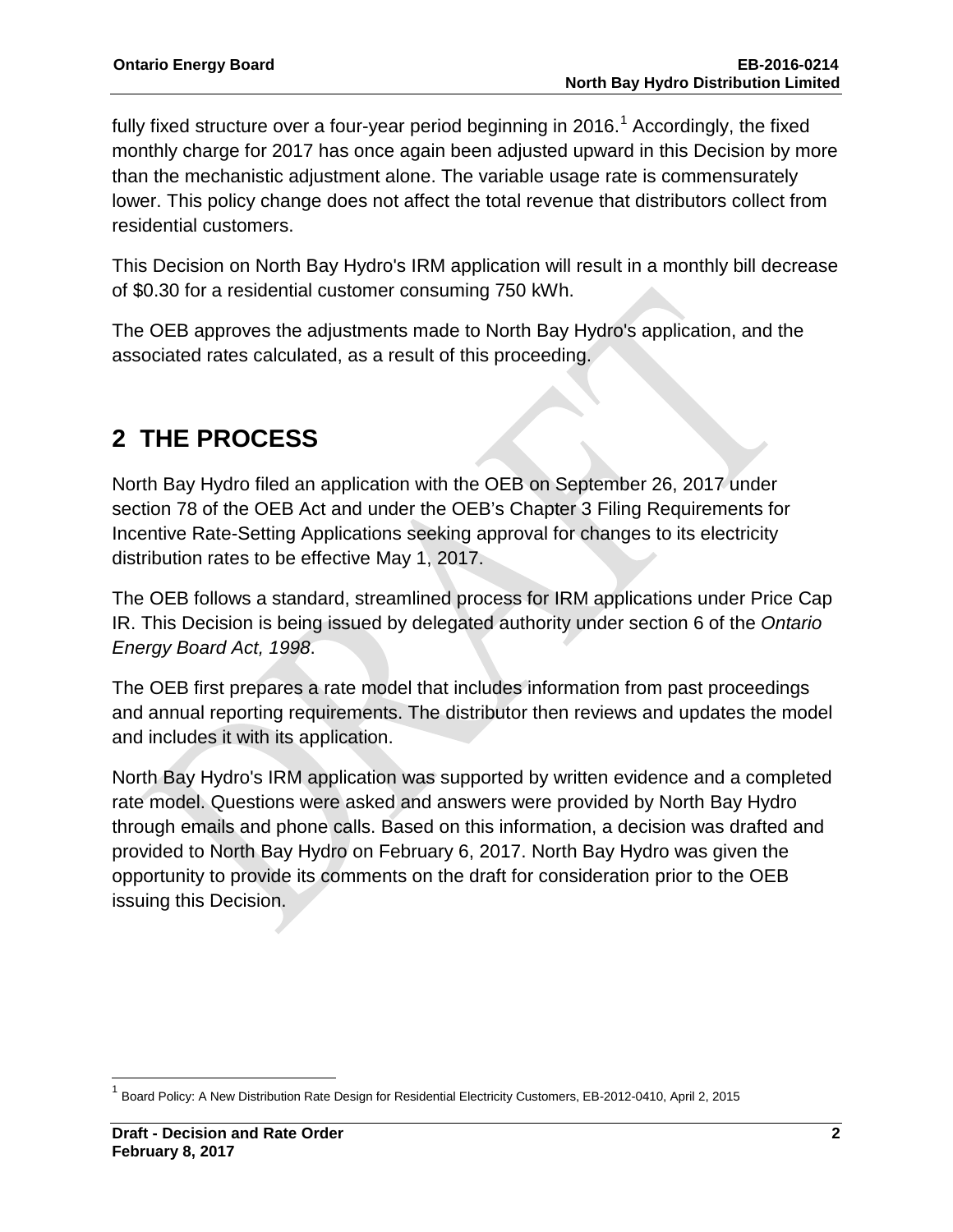## **3 ORGANIZATION OF THE DECISION**

The OEB has organized this Decision into sections to reflect the issues that were considered in making its findings. $^2$  $^2$  Each section outlines the OEB's reasons for approving or denying the proposals included in the application and affecting 2017 rates. The last section addresses the steps to implement the final rates that flow from this Decision.

## **4 PRICE CAP ADJUSTMENT**

The price cap adjustment follows an OEB-approved formula that includes annually updated components for inflation and the OEB's expectations of efficiency and productivity gains. [3](#page-3-1) The formula is an *inflation minus X-factor* rate adjustment, which is intended to incent innovation and efficiency. The OEB has set the inflation factor for 2017 rates at 1.9% based on its established formula.<sup>[4](#page-3-2)</sup>

The X-factors for individual distributors have two parts: a productivity element established from a historical analysis of industry cost performance; and a stretch factor based on a distributor's efficiency relative to its expected costs. Subtracting the X-factor from inflation ensures that rates decline in real, constant-dollar terms, providing distributors an incentive to improve efficiency or else experience declining net income.

Based on industry conditions over the historical study period, the productivity factor has been set at 0.0%. A stretch factor is assigned to each distributor based on the individual distributor's total cost performance as benchmarked relative to other distributors in Ontario. For Price Cap IR applications, there are five stretch factor groupings that have each been assigned a stretch factor in the range from 0.0% to 0.6%.<sup>[5](#page-3-3)</sup> The most efficient distributor, based on the cost evaluation ranking, would be assigned the lowest stretch factor of 0.0%. Higher stretch factors are applied to distributors in accordance with their cost performance relative to expected levels, to reflect the incremental productivity gains that distributors are expected to achieve.

<span id="page-3-0"></span> $2$  See list of issues in the Introduction, p.1

<span id="page-3-1"></span> $3$  Report on Rate Setting Parameters and Benchmarking under the Renewed Regulatory Framework for Ontario's Electricity Distributors (December 4, 2013)

<span id="page-3-2"></span>As outlined in the Report cited at footnote 3 above

<span id="page-3-3"></span><sup>5</sup> Report to the Ontario Energy Board – "Empirical Research in Support of Incentive Rate-Setting: 2015 Benchmarking Update." Pacific Economics Group LLC. July 2016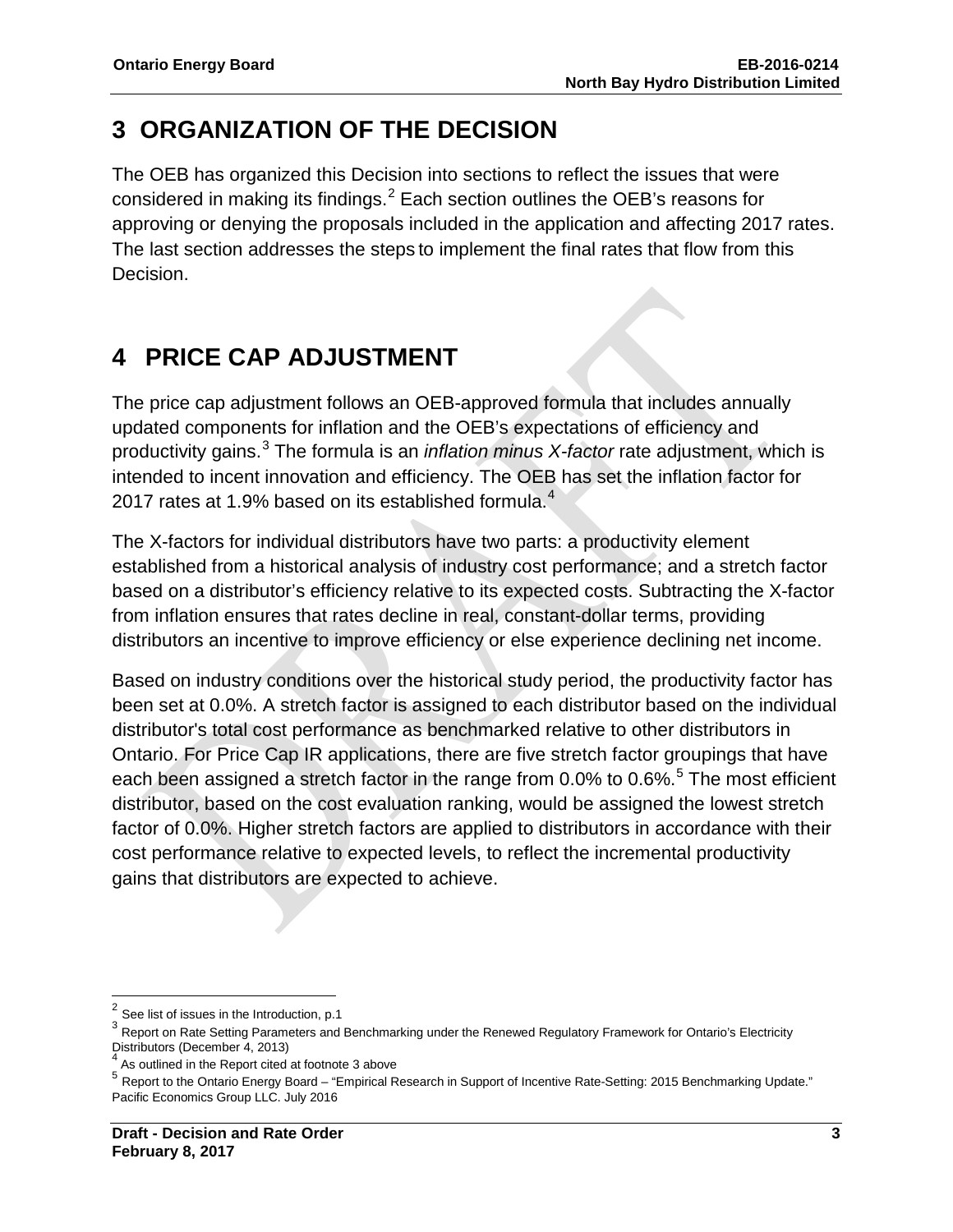### **Findings**

The OEB assigned North Bay Hydro a stretch factor of 0.30% based on the updated benchmarking study for use for rates effective in 2017.<sup>[6](#page-4-0)</sup> The resulting net price cap adjustment for North Bay Hydro is 1.60% (i.e. 1.9% - (0% + 0.30%)).

The 1.60% adjustment applies to distribution rates (fixed and variable charges) uniformly across all customer classes; it does not apply to the rates and charges listed in Schedule B.

## **5 REGULATORY CHARGES**

Customers are charged a number of fees to cover the costs associated with various programs and wholesale market services.

The Rural or Remote Electricity Rate Protection (RRRP) program is designed to partially offset the relatively high cost of electricity distribution to eligible customers located in rural or remote areas of Ontario. The funding level is established by the government of Ontario and is recovered from all electricity customers in the province through a charge that is set annually by the OEB.

Wholesale market service (WMS) charges recover the cost of the services provided by the Independent Electricity System Operator (IESO) to operate the electricity system and administer the wholesale market. These charges may include costs associated with: operating reserve, system congestion and imports, and losses on the IESOcontrolled grid. Distributors recover the WMS charges from their customers through the WMS kWh rate.

In addition, the costs of the IESO WMS Capacity Based Recovery (CBR) initiative are recovered by distributors from Class B customers through a separate kWh charge, and from Class A customers through their share of the actual CBR charge based on their contribution to peak demand.

The Ontario Electricity Support Program (OESP) is a program to deliver on-bill rate assistance to low income electricity customers. All Ontario customers contribute to this program through the OESP charge.

These four regulatory charges are components of the Regulatory Charge on customers' bills and are established annually by the OEB through a separate order.

<span id="page-4-0"></span> $6$  As outlined in the Report cited at footnote 5 above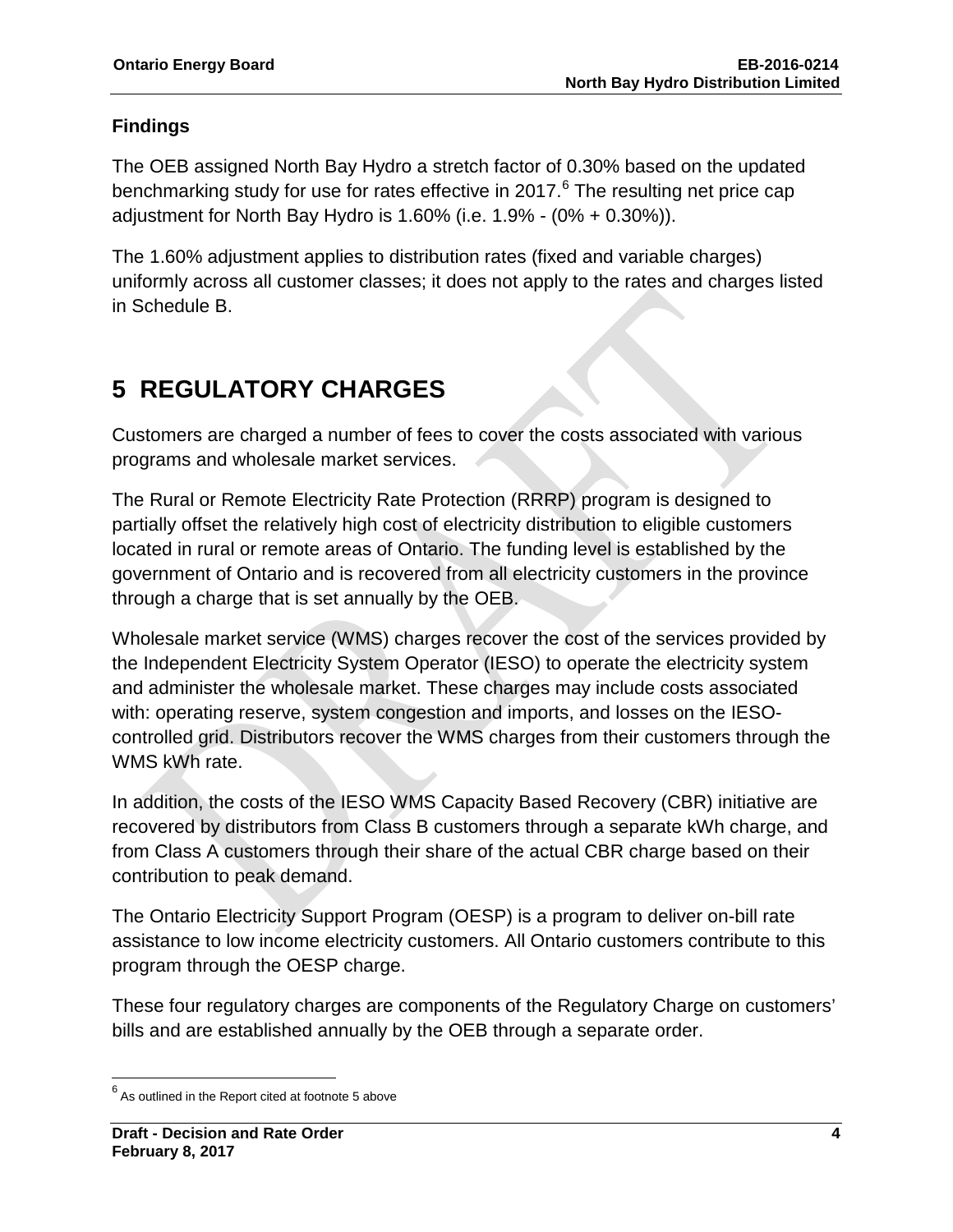### **Findings**

The OEB has set the RRRP charge for 2017 at \$0.0021 per kWh.

The WMS rate used by distributors to bill their Class A and B customers remains at \$0.0032 per kWh. An additional component is billed to Class B customers for the CBR of \$0.0004 per kWh. $^7$  $^7$ 

The OESP on-bill rate assistance credits to low income electricity customers remain unchanged; as does the OESP charge at \$0.0011 per kWh. $^8$  $^8$ 

These changes are effective January 1, 2017 for all distributors as a result of the generic orders that were part of the OEB's separate decisions. The OEB has updated the Tariff of Rates and Charges flowing from this Decision, listed in Schedule A, to reflect these new regulatory charges.

## **6 RETAIL TRANSMISSION SERVICE RATES**

Electricity distributors use Retail Transmission Service Rates (RTSRs) to pass along the cost of transmission service to their distribution customers. The RTSRs are adjusted annually to reflect the revised costs as calculated by the application of the current Uniform Transmission Rates (UTRs) to historical transmission deliveries. The UTRs are established annually by a separate OEB order. Partially embedded distributors, such as North Bay Hydro, must also adjust their RTSRs to reflect any changes to the applicable RTSRs of their host distributor, which in this case is Hydro One Networks Inc. Distributors may apply to the OEB annually to approve the RTSRs they propose to charge their customers, as North Bay Hydro has done in this application.

### **Findings**

The OEB approves the RTSRs as adjusted in this Application to reflect current applicable rates. The RTSRs are based on the previous years' UTRs as the OEB has not yet approved the adjustment of UTRs for 2017. The OEB has approved the 2017 Sub-Transmission Class RTSRs for Hydro One Networks Inc. to use for billing embedded distributors. These rate changes have been incorporated into the 2017 IRM Rate Generator Model (RTSR filing module) to adjust the RTSRs that North Bay Hydro will charge its customers. $^9$  $^9$  The differences between the previous and the new 2017

<sup>7</sup> Decision and Rate Order, EB-2016-0362, December 15, 2016

<span id="page-5-1"></span><span id="page-5-0"></span><sup>8</sup> Decision and Rate Order, EB-2016-0376, December 21, 2016

<span id="page-5-2"></span> $<sup>9</sup>$  Decision and Rate Order, EB-2016-0081, December 21, 2016</sup>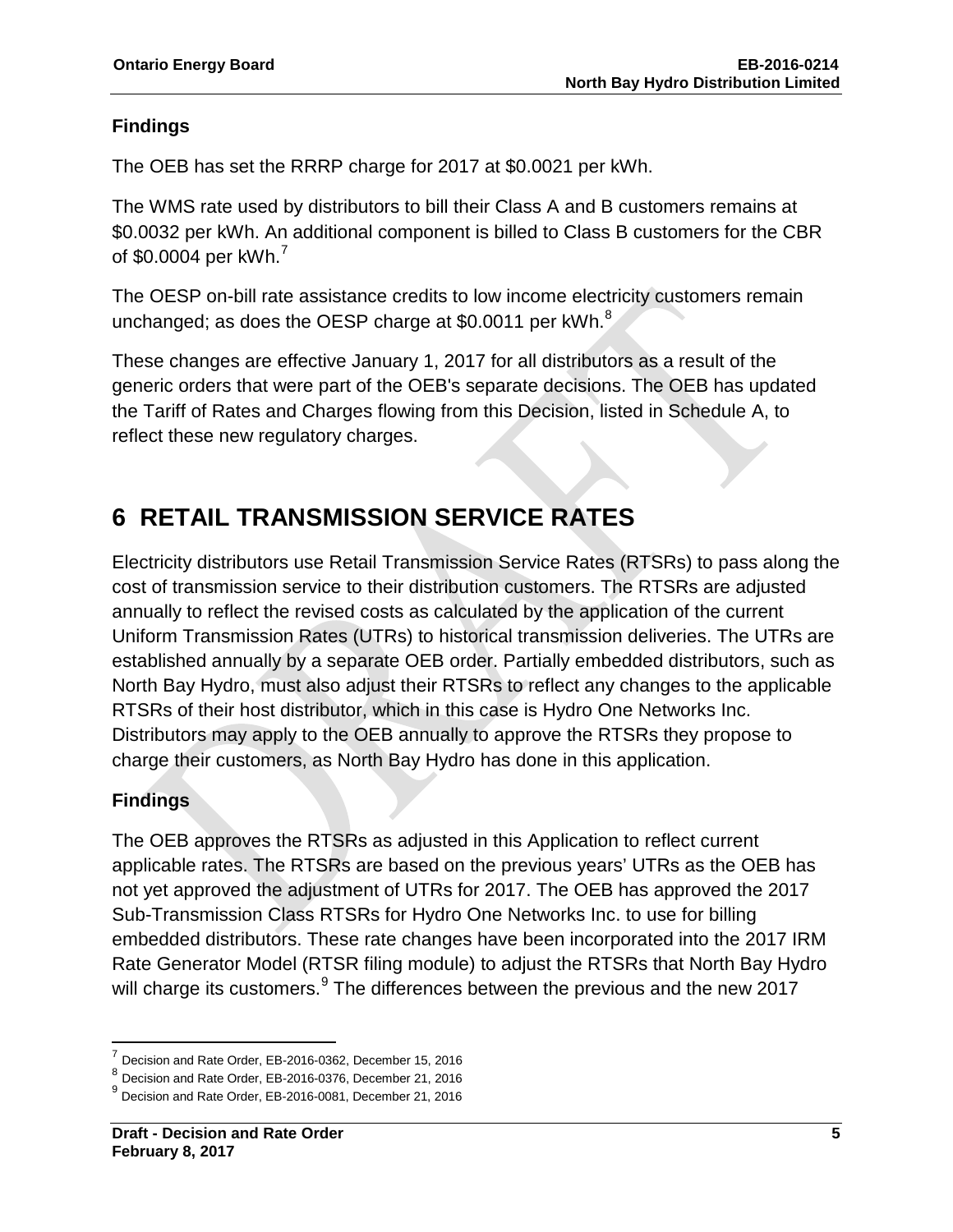UTRs, once approved, will be captured in Accounts 1584 and 1586 for future disposition.

The applicable UTRs and Sub-Transmission Class RTSRs for Hydro One Networks Inc. are shown in the following tables:

### **Current Applicable Uniform Transmission Rates**

| <b>Network Service Rate</b>                   | \$3.66 per kW |
|-----------------------------------------------|---------------|
| <b>Connection Service Rates</b>               |               |
| <b>Line Connection Service Rate</b>           | \$0.87 per kW |
| <b>Transformation Connection Service Rate</b> | \$2.02 per kW |

### **2017 Sub-Transmission RTSRs**

| <b>Network Service Rate</b>                   | \$3.19 per kW |
|-----------------------------------------------|---------------|
| <b>Connection Service Rates</b>               |               |
| Line Connection Service Rate                  | \$0.77 per kW |
| <b>Transformation Connection Service Rate</b> | \$1.75 per kW |

## **7 GROUP 1 DEFERRAL AND VARIANCE ACCOUNT BALANCES**

Group 1 deferral and variance accounts (Group 1 accounts) track the differences between the costs that a distributor is billed for certain IESO and host distributor services (including the cost of power) and the associated revenues that the distributor receives from its customers for these services. The total net difference between these costs and revenues is disposed to customers through a temporary charge or credit known as a rate rider.

The OEB's policy<sup>[10](#page-6-0)</sup> is to review and dispose of the distributor's Group 1 accounts if they exceed (as a debit or credit) the pre-set disposition threshold of \$0.001 per kWh during

<span id="page-6-0"></span><sup>&</sup>lt;sup>10</sup> Report of the Board on Electricity Distributors' Deferral and Variance Account Review Initiative (July 31, 2009)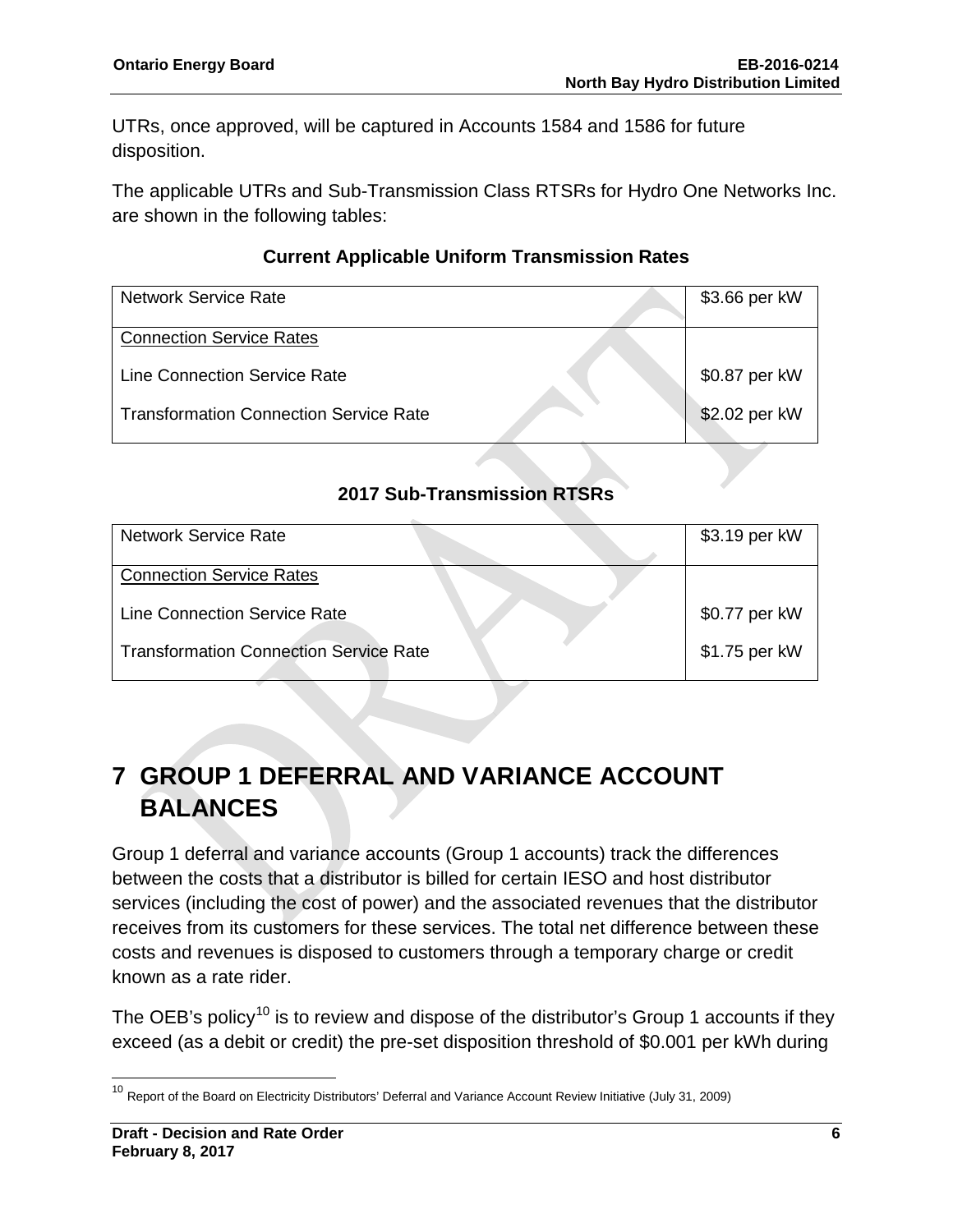the term of an incentive ratemaking plan. The distributor must justify why any account balance in excess of the threshold should not be disposed. The distributor may propose to dispose of balances below this threshold.

North Bay Hydro's 2015 actual year-end total balance for Group 1 accounts including interest projected to April 30, 2017 is a credit of \$691,352. This amount represents a total credit claim of \$0.0013 per kWh, which exceeds the preset disposition threshold. North Bay Hydro proposes to dispose of this credit amount over a one-year period.

The Group 1 balance includes a Global Adjustment (GA) account balance of \$520,559. Customers' costs for the commodity portion of their electricity service reflect the sum of two charges: the price of electricity established by the operation of the IESO administered wholesale market, and the GA. The GA charge consists of the difference between the market price and the sum of the rates paid to regulated and contracted generators and conservation and demand management (demand response) program costs. The GA is established monthly, by the IESO, and varies in accordance with market conditions.

Most customers pay the GA charge based on the amount of electricity they consume in a month (kWh); these customers are referred to as Class B. Customers who participate in the Industrial Conservation Initiative,  $11$  are referred to as Class A. The costs for the GA are recovered from Class A customers and Class B customers in different ways:

- Class A customers are assessed GA costs through a peak demand factor that is based on the percentage their demand contributes to the top five Ontario system peaks. This factor determines a Class A customer's allocation for a year-long billing period that starts in July every year. As distributors settle with Class A customers based on the actual GA costs there is no resulting variance.
- Class B customers are billed GA based on an IESO published GA price. For Class B customers, distributors track any difference between the billed amounts and actual costs in the GA Variance Account for disposal, once audited.

Under the general principle of cost causality, customer groups that cause variances should be responsible for paying (or receiving credits) for their disposal. The movement from one class to another should not prevent identifiable customers from paying down/receiving a debit/credit balance.

North Bay Hydro proposed the recovery of the GA variance account balance of \$520,559 as at December 31, 2015, including interest to April 30, 2017, as follows:

<span id="page-7-0"></span> $11$  The initiative was introduced by the Government of Ontario in 2010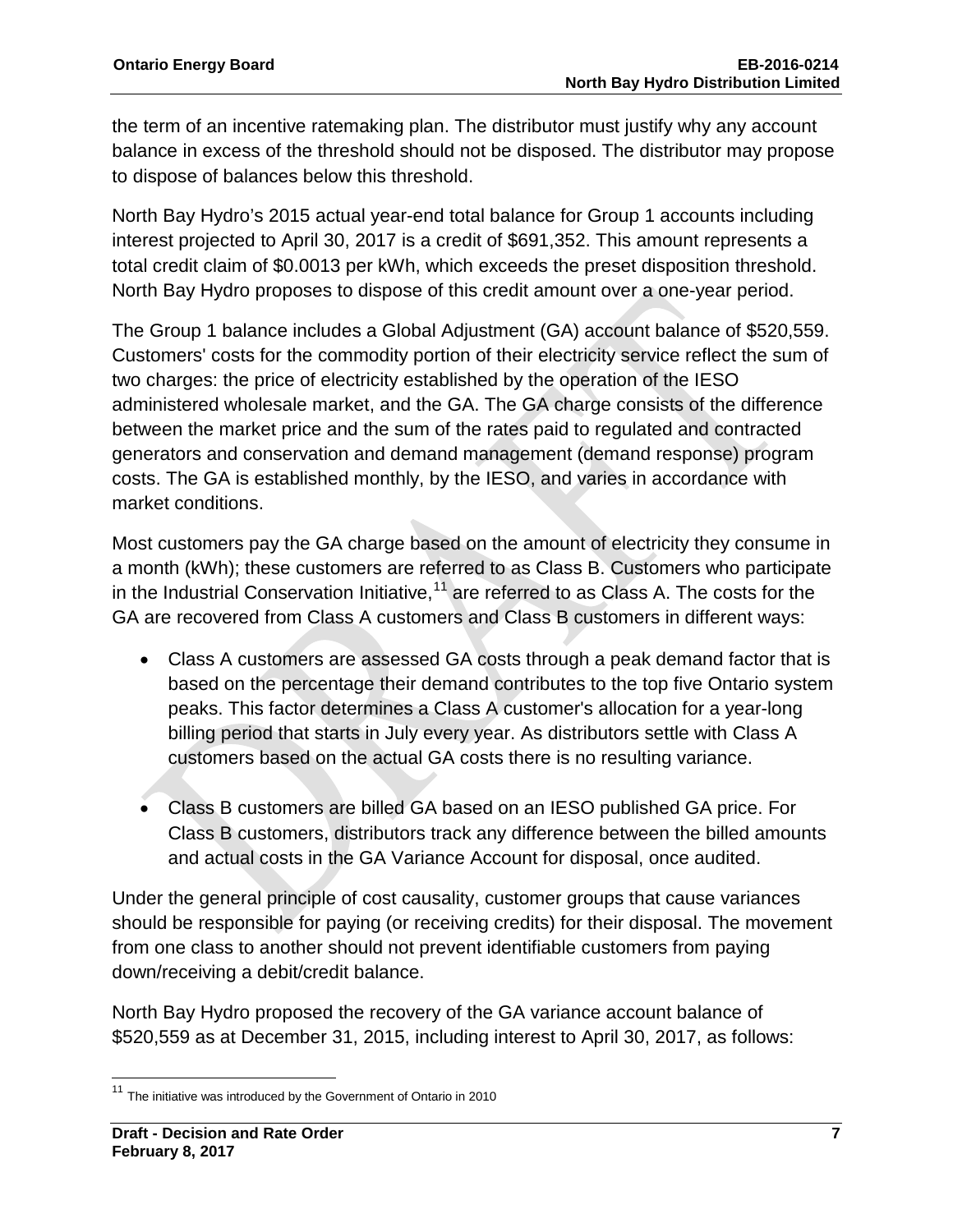- \$500,735 from customers who were Class B customers for the entire period from January 1, 2015 to December 31, 2015, through a kWh rate rider,
- \$19,824 from a customer formerly in Class B during the period January 1, 2015 to December 31, 2015 who were reclassified to Class A; to be disposed through 12 equal installments,

The balance for the Group 1 accounts also includes an amount for the recovery of CBR charges related to the IESO's wholesale energy market Demand Response 3 program contracted program providers.[12](#page-8-0) Distributors paid CBR charges to the IESO in 2015 and recorded these to a dedicated sub-account. The disposition of this sub-account is impacted by whether or not a distributor had any customers who were part of Class A during the period from January 2015 to December 2015.

North Bay Hydro had a Class A customer during the period from July 1, 2015 to December 31, 2015. This customer is the lone customer that resides in North Bay Hydro's GS 3000 to 4999 kW class. This customer is not a wholesale market participant. North Bay Hydro requested to combine the rate rider calculated for Class B customers with the generic Deferral and Variance Account Balances rate rider (which excludes GA). North Bay Hydro stated that, "North Bay Hydro believes it to be more cost effective to set up one rate rider for Group 1 balances rather than maintain two separate rate riders in the system for the segregation of one customer. North Bay Hydro's position is that it is burdensome to the utility and of no value to the customer to have an additional Deferral/Variance Accounts rate rider."

For the customer that was reclassified from Class B to Class A during 2015, North Bay Hydro proposed a one-time settlement charge to recover the appropriate portion of CBR Class B costs from this customer, similar to the approach being proposed for the customer's GA portion. North Bay Hydro calcluated the generic rider so that no CBR costs were allocated to the customer's GS 3000 to 4999 kW class.

Overall, the balances proposed for disposition are the same as the amounts reported as part of the OEB's *Reporting and Record-Keeping Requirements.* North Bay Hydro's proposal for a one-year disposition period is in accordance with the OEB's policy.<sup>[13](#page-8-1)</sup>

### **Findings**

The OEB approves the disposition of a credit balance of \$691,352 as of December 31, 2015, including interest projected to April 30, 2017 for Group 1 accounts.

<span id="page-8-0"></span> $12$  The Demand Response 3 program was introduced by the then OPA in 2007 and is currently administered by the IESO

<span id="page-8-1"></span><sup>&</sup>lt;sup>13</sup> Report of the Board on Electricity Distributors' Deferral and Variance Account Review Initiative (July 31, 2009)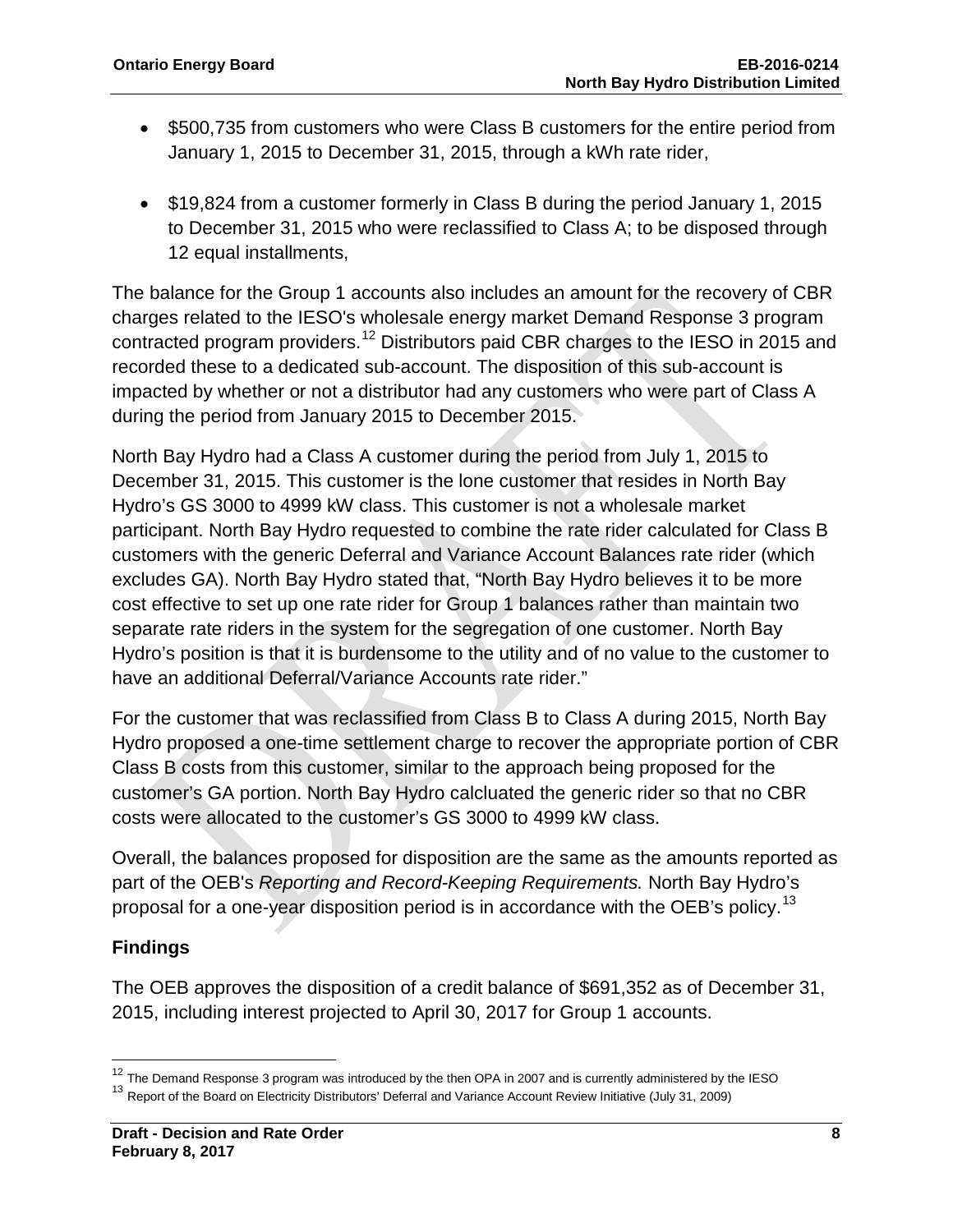The following table identifies the principal and interest amounts which the OEB approves for disposition.

| <b>Account Name</b>                                                                                                   | <b>Account</b><br><b>Number</b> | <b>Principal</b><br>Balance (\$) | <b>Interest</b><br><b>Balance (\$)</b><br>Β | <b>Total</b><br>Claim (\$)<br>$C = A + B$ |
|-----------------------------------------------------------------------------------------------------------------------|---------------------------------|----------------------------------|---------------------------------------------|-------------------------------------------|
| LV Variance Account                                                                                                   | 1550                            | 28,636                           | 496                                         | 29,132                                    |
| <b>Smart Meter Entity Variance</b><br>Charge                                                                          | 1551                            | (235)                            | (7)                                         | (241)                                     |
| RSVA - Wholesale Market<br>Service Charge                                                                             | 1580                            | (1,058,971)                      | (19, 471)                                   | (1,078,441)                               |
| Variance WMS - Sub-account<br><b>CBR Class B</b>                                                                      | 1580                            | 129,202                          | 2,307                                       | 131,509                                   |
| <b>RSVA - Retail Transmission</b><br>Network Charge                                                                   | 1584                            | (110, 874)                       | (2, 210)                                    | (113,085)                                 |
| RSVA - Retail Transmission<br><b>Connection Charge</b>                                                                | 1586                            | 16,256                           | (93)                                        | 16,164                                    |
| RSVA - Power                                                                                                          | 1588                            | (195, 857)                       | (1,091)                                     | (196, 948)                                |
| RSVA - Global Adjustment                                                                                              | 1589                            | 521,484                          | (924)                                       | 520,559                                   |
| <b>Total Group 1 Accounts</b><br><b>Excluding Global Adjustment</b><br>- Account 1589                                 |                                 | (1, 191, 842)                    | (20,069)                                    | (1,211,911)                               |
| <b>Total Group 1 Accounts</b><br><b>Excluding Global Adjustment</b><br>- Account 1589 and Sub-<br>account CBR Class B |                                 | (1,321,045)                      | (22, 375)                                   | (1,343,420)                               |
| <b>Total Group 1 Accounts</b>                                                                                         |                                 | (670, 358)                       | (20, 993)                                   | (691, 352)                                |

### **Group 1 Deferral and Variance Account Balances**

The balance of each of the Group 1 accounts approved for disposition shall be transferred to the applicable principal and interest carrying charge sub-accounts of Account 1595. Such transfer shall be pursuant to the requirements specified in Article 220, Account Descriptions, of the *Accounting Procedures Handbook for Electricity Distributors,* effective January 1, 2012. The date of the transfer must be the same as the effective date for the associated rates, which is, generally, the start of the rate year.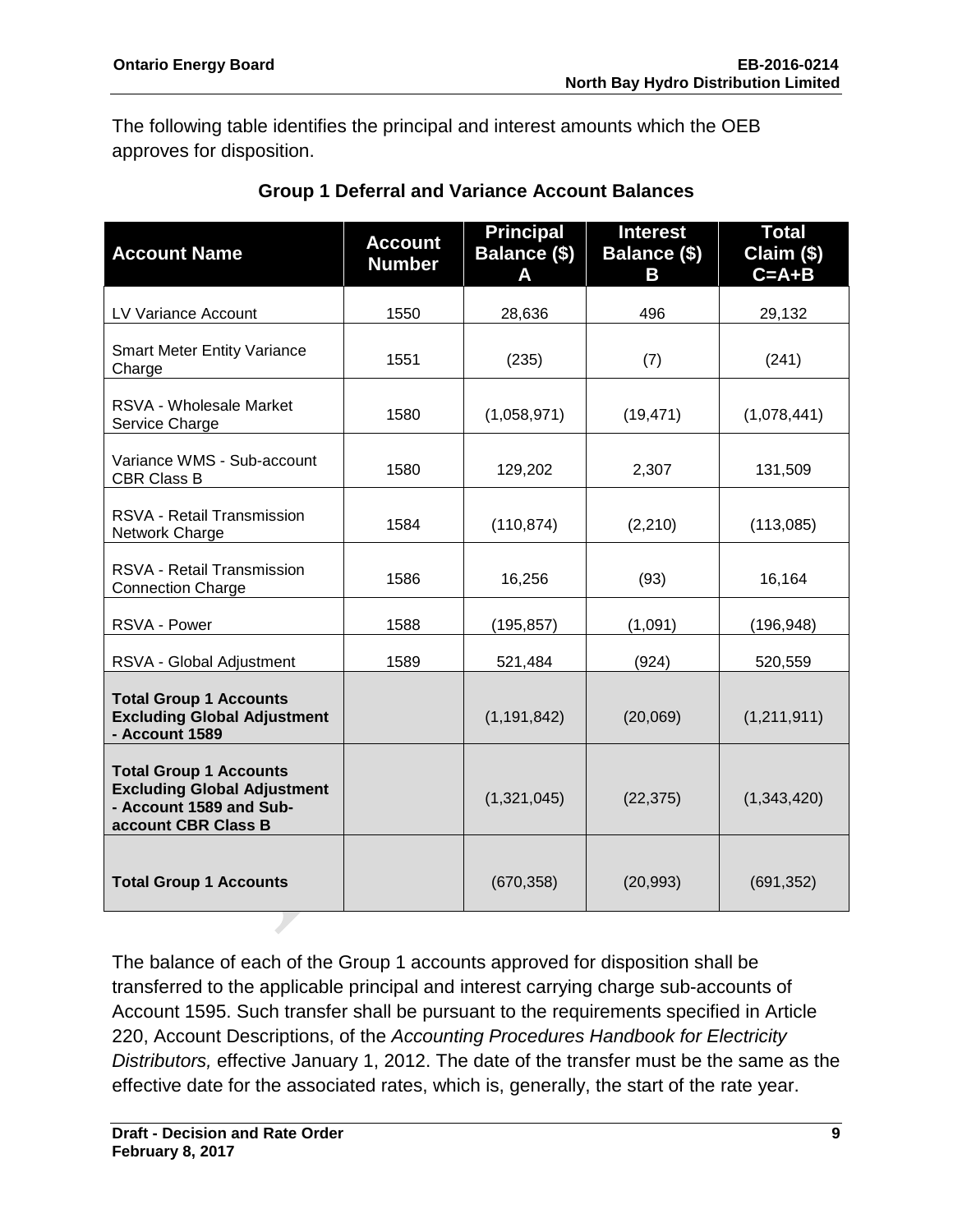North Bay Hydro should ensure these adjustments are included in the reporting period ending June 30, 2017 (Quarter 2).

The OEB approves these balances to be disposed through the following rate riders/charges:

- Deferral and Variance Account Balances (excluding Global Adjustment) Rate Rider
- Class B Global Adjustment Rate Rider
- Reclassified Class A/B Global Adjustment Charge
- Reclassified Class A/B Capacity Based Recovery Charge

The rate riders/charges will be in effect over a one-year period from May 1, 2017 to April 30, 2018.

The OEB approves North Bay Hydro's requests to combine the rate rider calculated for Class B customers with the Deferral and Variance Account Balances rate rider. While this is not in accordance with the accounting guidance on capacity based recovery, the guidance is intended to address situations where the existence of Class A customers complicates the use of a generic rider for all Group 1 accounts.<sup>[14](#page-10-0)</sup> In North Bay Hydro's case, there is only one Class A customer residing in its own class. The isolation of CBR costs from the rest of the Group 1 variances is a relatively straight forward exercise that North Bay Hydro has done correctly.

The adoption of North Bay Hydro's proposal nessecitates changes to the guidance that exists on the Tariff of Rates and Charges with respect to CBR and generic Group 1 account riders. Given the settlement and regulatory dispositon complexities with respect to GA and CBR activities, it is important that consistency across the sector be maintained for how these accounts are disposed and how the related rate riders are determined and applied. This does not mean that exceptions cannot or should not be made when there is clear value in deviating from established practice.

In this instance, while the OEB does not accept all the reasons provided by North Bay Hydro<sup>[15](#page-10-1)</sup>, the OEB finds that there is value in eliminating a rate rider given the relatively simple calculations and minimal effort involved in ensuring no double counting of CBR costs in relation to the subject customer. The changes that need to be made to North Bay Hydro's tariff, while somewhat time consuming, are not overly burdonsome given the preference to reduce the number of riders on the tariff where and when possible.

<span id="page-10-1"></span>

<span id="page-10-0"></span><sup>&</sup>lt;sup>14</sup> OEB letter dated July 25, 2016 – Accounting Guidance on Capacity Based Recovery<br><sup>15</sup> North Bay Hydro provided no information as to why it is of the view that a separate CBR rider would be burdensome, especially given that all utilities in the province to some degree or other have multiple riders on their tariff sheets at any one time; including North Bay Hydro.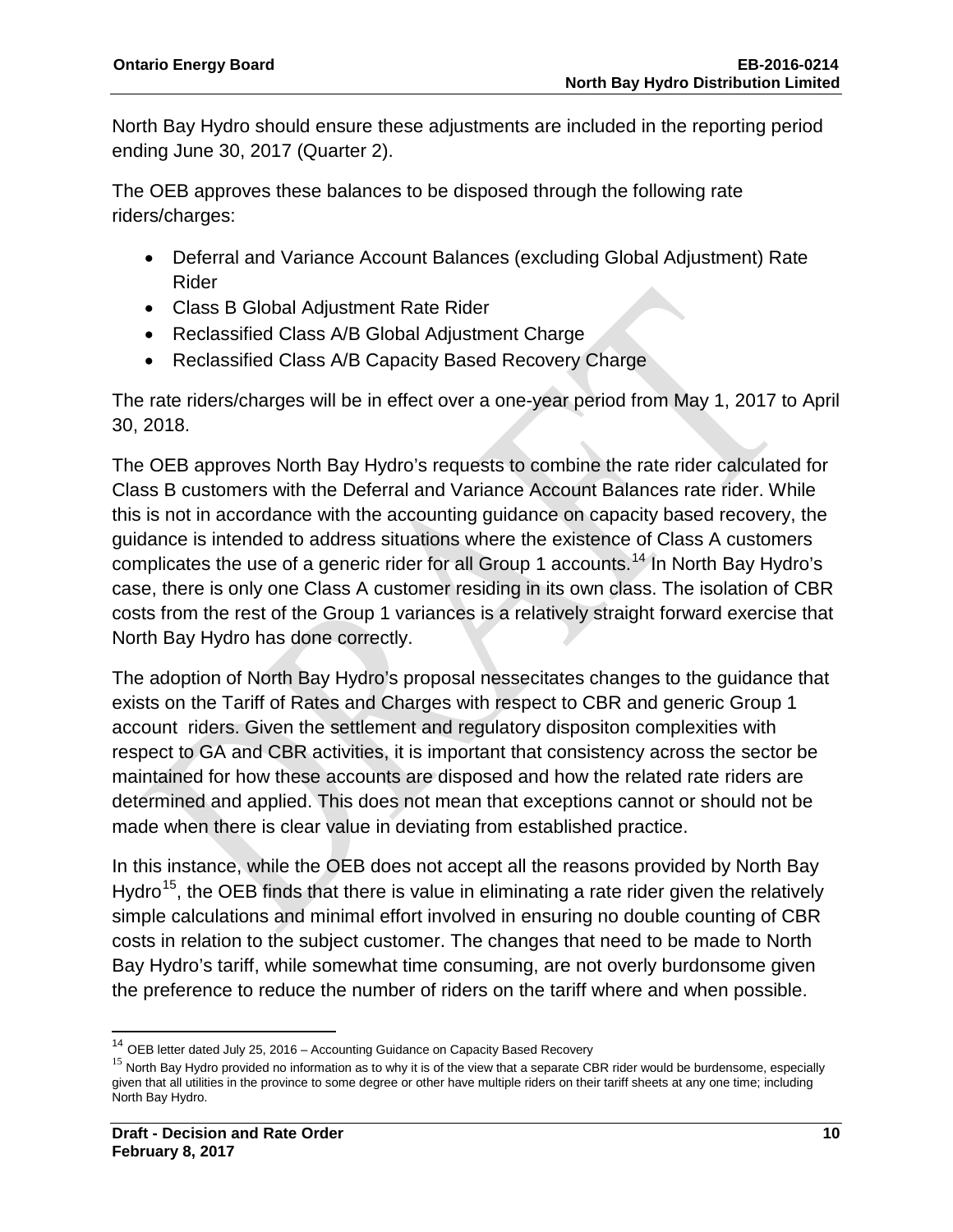Implicit in this Decision, the OEB approves the proposed disposition of the GA debit balance of \$19,824 relating to the customer who was reclassified between Class A and Class B. This amount, as of December 31, 2015 and including interest projected to April 30, 2017, will be recovered as part of Group 1 account disposition through a separate charge.

In accordance with Electricity Distributors' Deferral and Variance Account Review Initiative (EDDVAR), this balance is to be disposed over a one-year period from May 1, 2017 to April 30, 2018. North Bay Hydro has requested a 12-month disposition period. This is consistent with the general expectation that distributors settle the amount through 12 equal adjustments to bills. The OEB approves  $$19.824<sup>16</sup>$  $$19.824<sup>16</sup>$  $$19.824<sup>16</sup>$  requested by North Bay Hydro for the customer who was reclassified between Class A and B.

Implicit in this Decision, the OEB approves the proposed disposition of the CBR-Class B debit balance of \$952 relating to the customer who was reclassified between Classes A and B. This amount, as of December 31, 2015 and including interest projected to April 30, 2017, will be recovered as part of Group 1 account disposition through a separate charge. The OEB approves the requested customer-specific principal and interest amounts to be disposed of through a one time settlement.

## **8 THE LOST REVENUE ADJUSTMENT MECHANISM VARIANCE ACCOUNT BALANCE**

As part of the Ministry of Energy's conservation-first policy,<sup>[17](#page-11-1)</sup> the OEB requires distributors to engage in, and deliver, conservation and demand management (CDM) activities to reduce total energy consumption. The OEB policy<sup>[18](#page-11-2)</sup> established a Lost Revenue Adjustment Mechanism Variance Account (LRAMVA) to capture the distributor's revenue implications resulting from differences between actual demand and the last OEB-approved load forecast. These differences are to be recorded by distributors at the rate class level.

A distributor may apply for the disposition of the balance in the LRAMVA on an annual basis, as part of its IRM application, if the balance is deemed significant by the

<span id="page-11-0"></span><sup>16</sup> Approved as per North Bay Hydro's 2017 IRM Rate Generator Model, tab 6a

<span id="page-11-1"></span><sup>&</sup>lt;sup>17</sup> Ministry of Energy Policy Conservation First: A Renewed Vision for Energy Conservation in Ontario in the government's 2013<br>Long-Term Energy Plan, Achieving Balance<br><sup>18</sup> Outdebuse 17

<span id="page-11-2"></span><sup>&</sup>lt;sup>1</sup> Guidelines for Electricity Distributor Conservation and Demand Management (EB-2012-0003, dated April 26, 2012)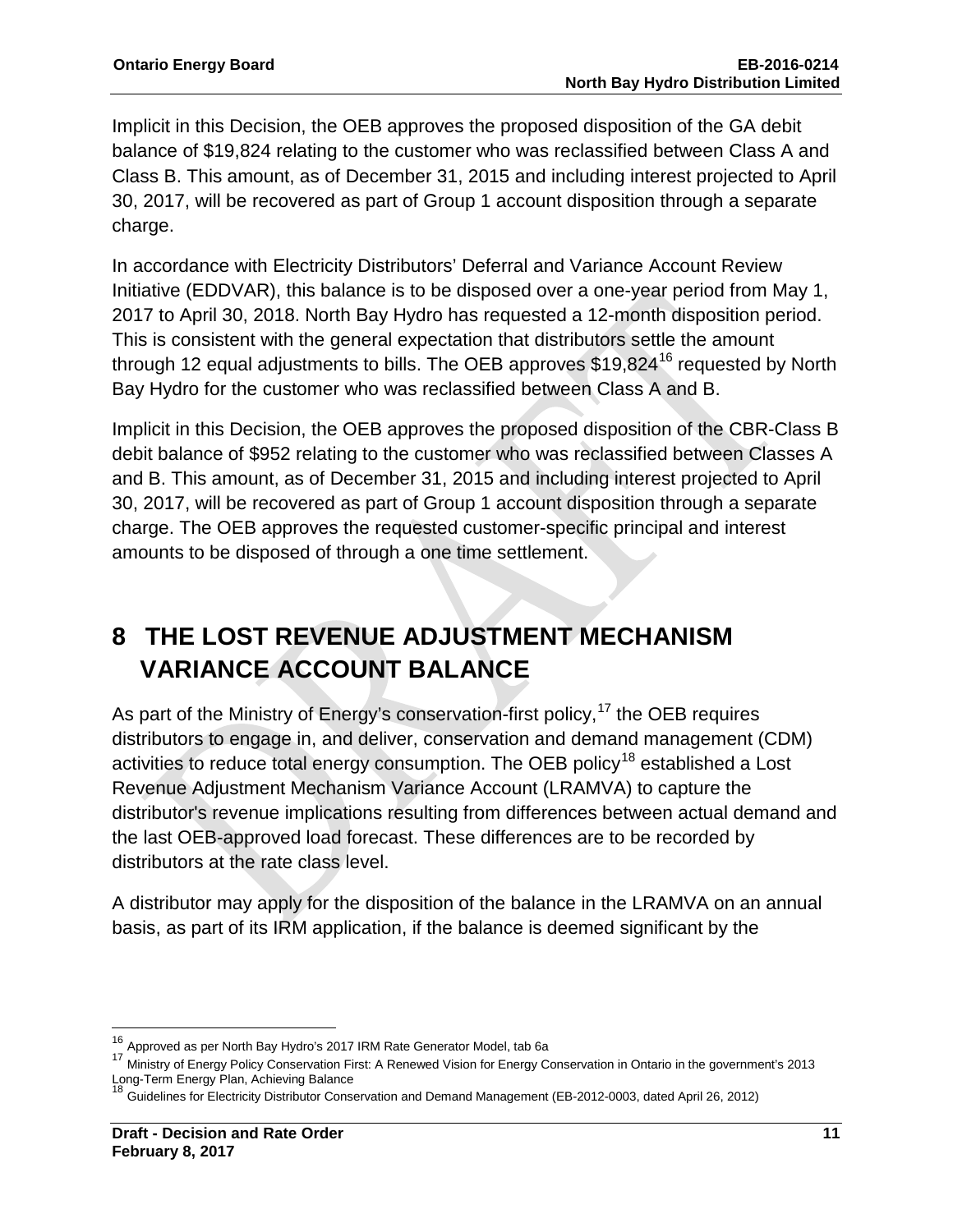distributor. A request for the inclusion of lost revenues from demand response programs as part of the LRAMVA, must be addressed through a cost of service application.<sup>[19](#page-12-0)</sup>

North Bay Hydro originally requested disposition of its LRAMVA balance of a debit of \$206,960 in Account 1568. The LRAMVA amount consists of lost revenues in 2013 and 2014. Lost revenues in 2013 are the result of retroactive savings adjustments to previously reported 2013 savings. The retroactive savings adjustments were provided by the IESO as part of North Bay's 2014 CDM Report. Lost revenues in 2014 are the result of CDM programs delivered in 2014, persisting savings from 2011 to 2013 programs in 2014, and carrying charges.

In response to OEB staff questions, North Bay Hydro made a minor revision to its LRAMVA balance, increasing the amount to \$206,966 using corrected distribution rates.

### **Findings**

The OEB approves a debit balance of \$191,584 in Account 1568. The approved LRAMVA balance relates to all lost revenues in 2014, including those from CDM activities delivered in 2014, persisting savings from 2011 to 2013 into 2014, and associated carrying charges. The OEB does not approve the lost revenues in 2013 that result from the 2013 savings adjustments. The OEB also denies the carrying charges associated with the lost revenues that result from the 2013 savings adjustments.

As North Bay Hydro's 2011 to 2013 LRAMVA amount was approved in its 2015 COS application<sup>20</sup>, all components of the original 2011 to 2013 LRAMVA amount are final and will not be changed in the absence of extraordinary circumstances. This finding is consistent with the OEB's decision in Guelph Hydro's 2017 LRAMVA proceeding<sup>[21](#page-12-2)</sup> indicating that any changes to a balance that was approved on a final basis constitutes retroactive rate making. Similarly, in the OEB decision in Hydro One Brampton's 2017 IRM application<sup>[22](#page-12-3)</sup>, the OEB noted that any future adjustments to an approved LRAMVA amount would give rise to an issue of rate retroactivity and would generally not be permitted.

For the reasons stated above, the OEB approves the final claim of \$191,584 in Account 1568, as follows:

<span id="page-12-0"></span><sup>&</sup>lt;sup>19</sup> Report of the Ontario Energy Board; Updated Policy for the Lost Revenue Adjustment Mechanism Calculation: Lost Revenues and Peak Demand Savings from Conservation and Demand Management Programs (EB-2016-0182, dated May 19, 2016)  $^{20}$  EB-2014-0099

<span id="page-12-2"></span><span id="page-12-1"></span> $^{21}$  EB-2016-0075

<span id="page-12-3"></span><sup>22</sup> EB-2016-0080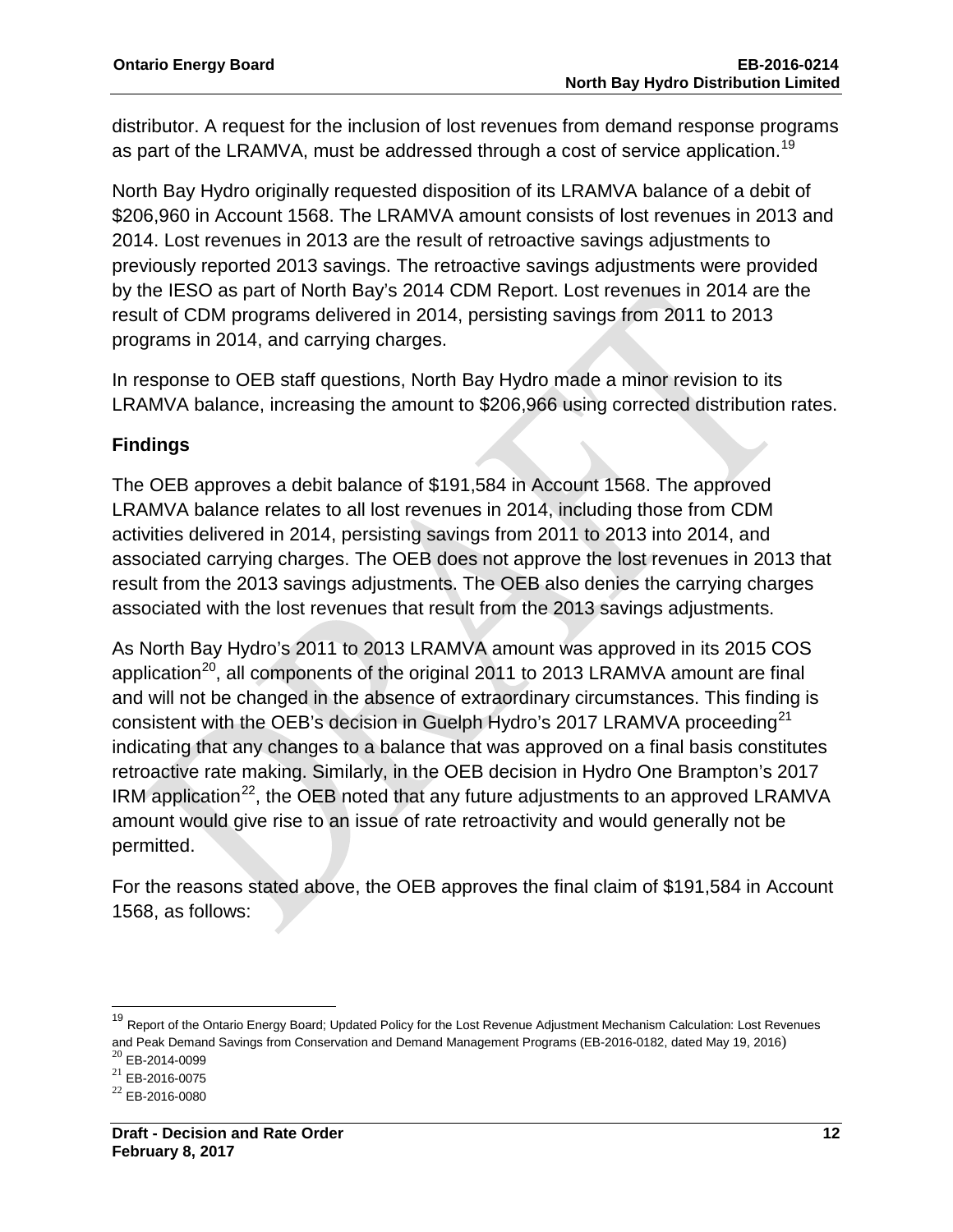| <b>Account</b><br>Name | <b>Account</b><br><b>Number</b> | <b>Actual CDM</b><br>Savings<br>$($ \$)<br>Α | <b>Forecasted</b><br><b>CDM Savings</b><br>(3)<br>B | <b>Carrying</b><br><b>Charges</b><br>$($ \$)<br>$\mathbf{C}$ | <b>Total</b><br><b>Claim</b><br>$($)$<br>$D=(A-B)+C$ |
|------------------------|---------------------------------|----------------------------------------------|-----------------------------------------------------|--------------------------------------------------------------|------------------------------------------------------|
| LRAMVA                 | 1568                            | \$185,405                                    | \$0                                                 | \$6,179                                                      | \$191,584                                            |

### **LRAMVA Claim**

## **9 RESIDENTIAL RATE DESIGN**

All residential distribution rates currently include a fixed monthly charge and a variable usage charge. The OEB residential rate design policy<sup>[23](#page-13-0)</sup> stipulates that electricity distributors will transition residential customers to a fully fixed monthly distribution service charge over a four-year period starting in 2016. The OEB requires that distributors filing IRM applications this year continue with this transition by once again adjusting their distribution rates to increase the fixed monthly service charge and decrease the variable charge consistent with the policy.

The OEB expects the applicant to apply two tests to evaluate whether mitigation (generally a lengthening of the transition period) for customers in the transition is required. The first test is to calculate the change in the monthly fixed charge, and to consider mitigation if it exceeds \$4. The second is to calculate the total bill impact of the proposals in the application for low volume residential customers (defined as those residential RPP customers whose consumption is at the  $10<sup>th</sup>$  percentile for the class). Mitigation may be required if the bill impact related to the application exceeds 10% for these customers.

North Bay Hydro's implementation of the transition results in an increase to the fixed charge prior to the price cap adjustment of \$2.92. The bill impacts arising from the proposals in this application, including the fixed rate change, are below 10% for low volume residential customers.

### **Findings**

The OEB finds that the proposed 2017 increase to the monthly fixed charge is in accordance with the OEB's residential rate design policy. The results of the monthly fixed charge, and total bill impact for low consumption residential consumers show that no mitigation is required. The OEB approves the increase as proposed by the applicant and calculated in the final rate model.

<span id="page-13-0"></span> $23$  Ibid page 2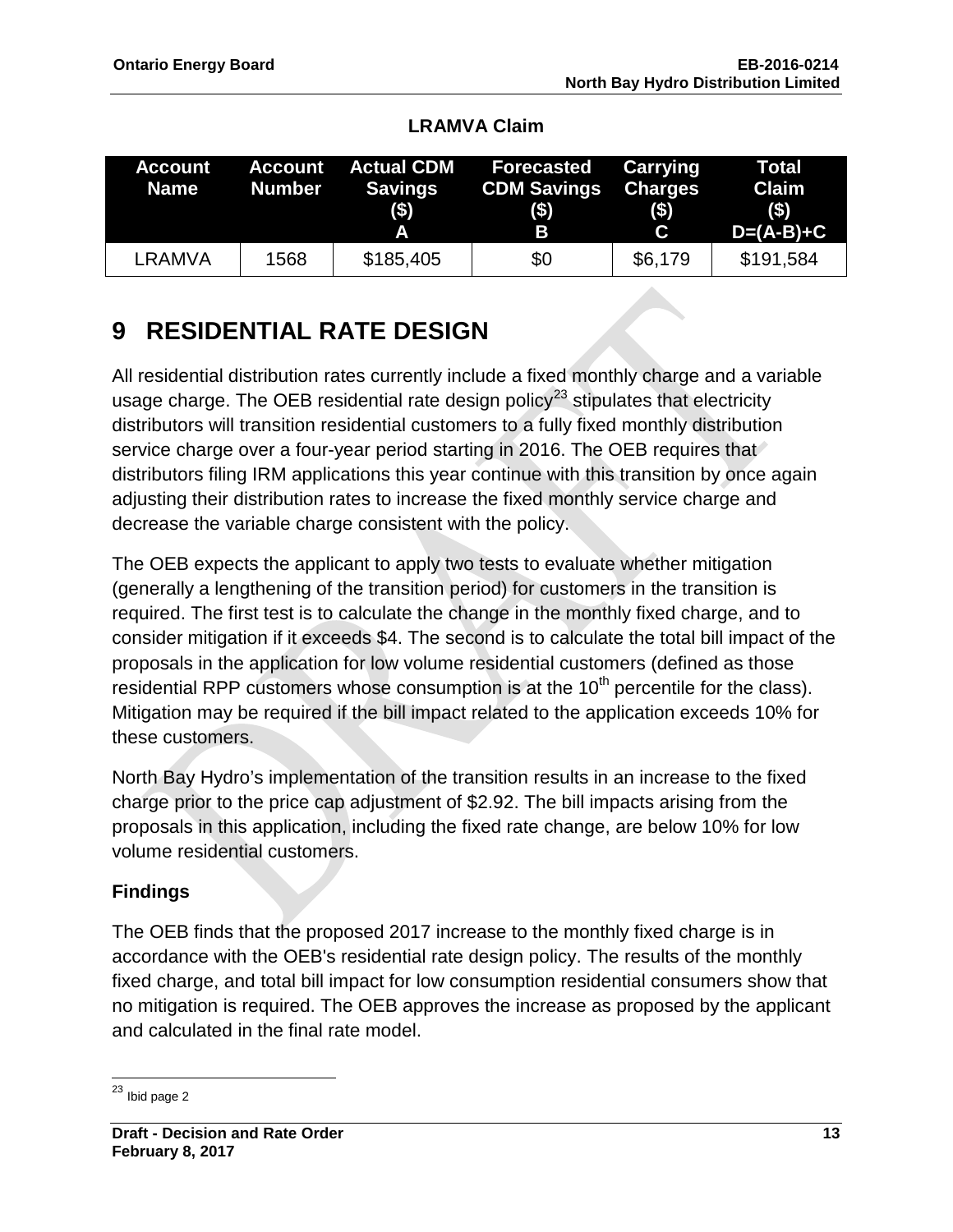## **10 IMPLEMENTATION AND ORDER**

### **Rate Model**

This Decision and Rate Order is accompanied by a rate model, applicable supporting models and a Tariff of Rates and Charges (Schedule A). Entries in the models were reviewed to ensure that they are in accordance with North Bay Hydro's EB-2014-0099 cost of service decision, and that the 2016 OEB-approved Tariff of Rates and Charges as well as the cost, revenue and consumption results from 2015 are as reported by North Bay Hydro to the OEB. The rate model was adjusted, where applicable, to correct any discrepancies.

### **THE ONTARIO ENERGY BOARD ORDERS THAT**

1. The Tariff of Rates and Charges set out in Schedule A of this Decision and Rate Order is approved effective May 1, 2017 for electricity consumed or estimated to have been consumed on and after such date. North Bay Hydro Distribution Limited shall notify its customers of the rate changes no later than the delivery of the first bill reflecting the new rates.

### **ADDRESS**

Ontario Energy Board P.O. Box 2319 2300 Yonge Street, 27th Floor Toronto ON M4P 1E4 Attention: Board Secretary

E-mail: [boardsec@ontarioenergyboard.ca](mailto:boardsec@ontarioenergyboard.ca) Tel: 1-888-632-6273 (Toll free) Fax: 416-440-7656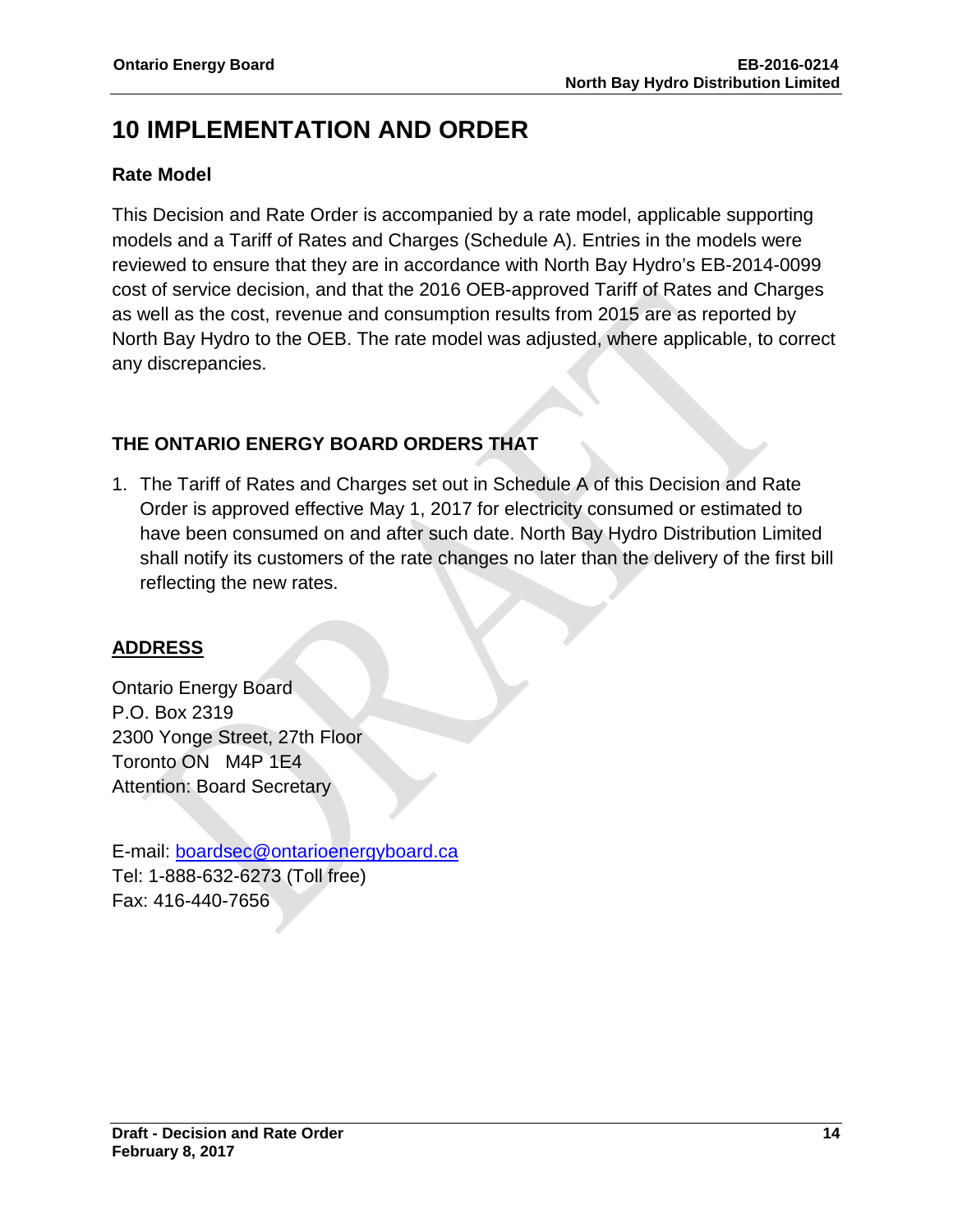### **DATED** at Toronto, [date]

### **ONTARIO ENERGY BOARD**

Kirsten Walli Board Secretary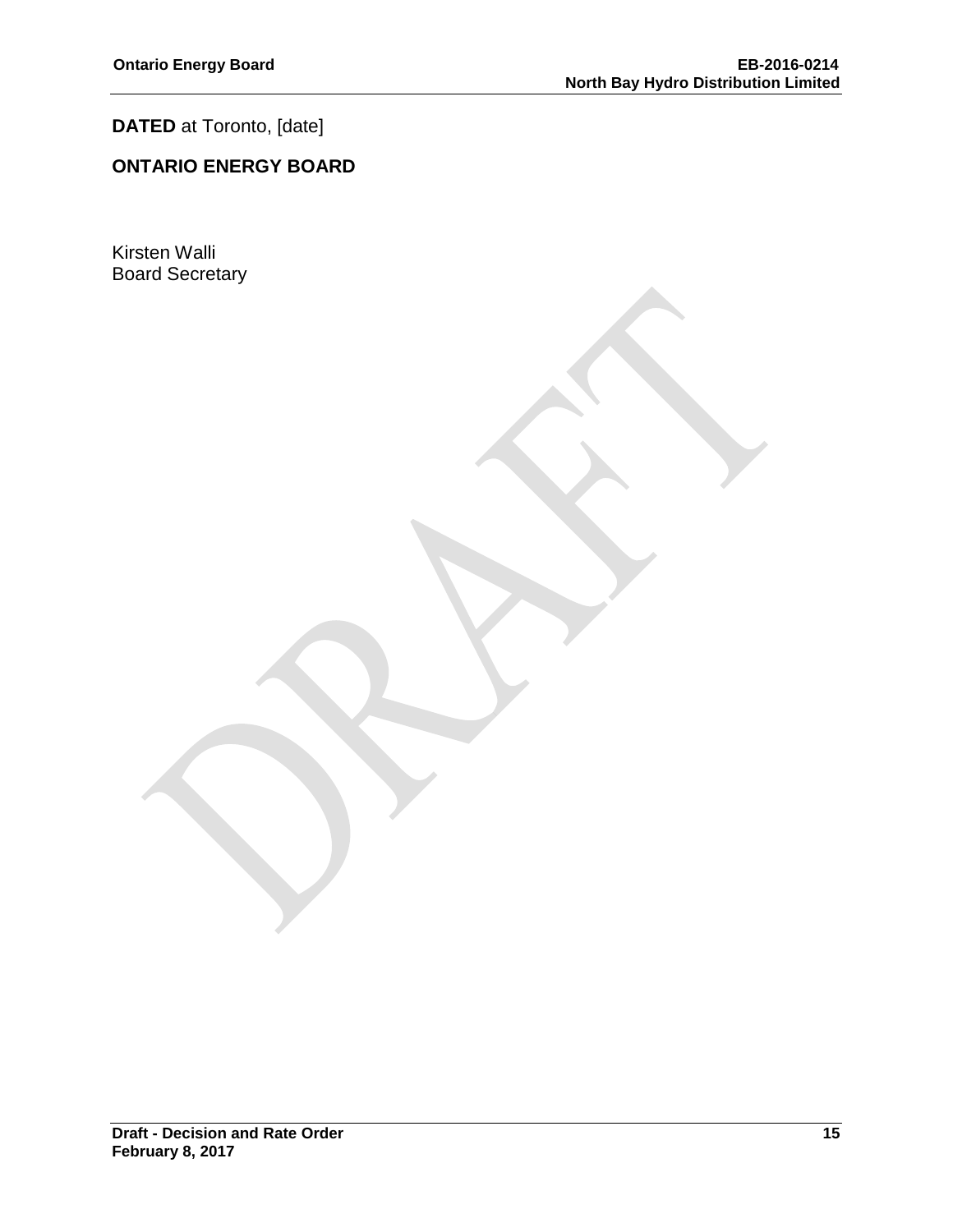**Schedule A**

**To Draft Decision and Rate Order Tariff of Rates and Charges OEB File No: EB-2016-0214 DATED: February 8, 2017**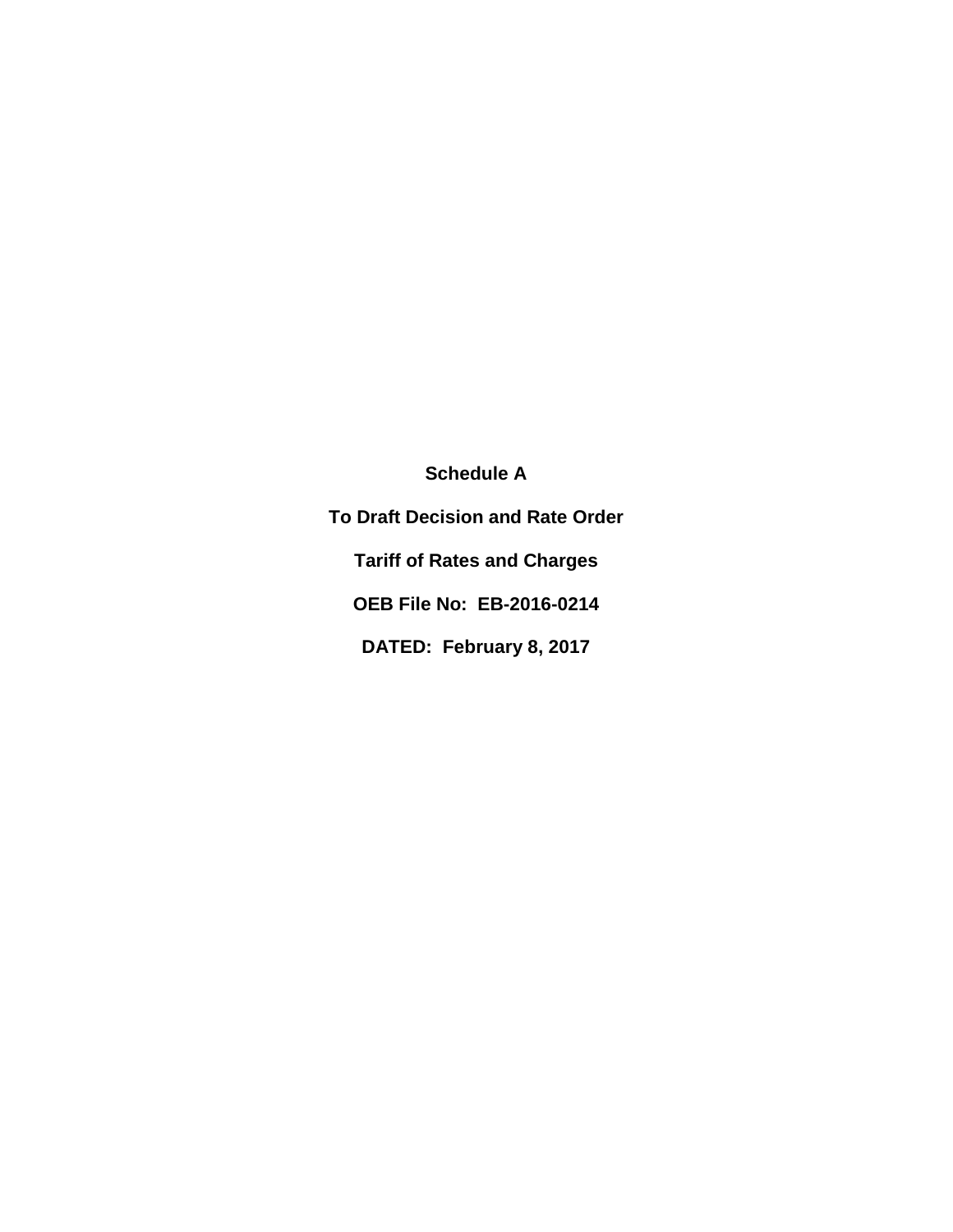**Effective and Implementation Date May 1, 2017 This schedule supersedes and replaces all previously approved schedules of Rates, Charges and Loss Factors**

**EB-2016-0214**

### **RESIDENTIAL SERVICE CLASSIFICATION**

This classification applies to an account taking electricity at 750 volts or less where the electricity is used exclusively in a separate metered living accommodation. Customers shall be residing in single-dwelling units that consist of a detached house or one unit of a semi-detached, duplex, triplex or quadruplex house, with a residential zoning. Separately metered dwellings within a town house complex or apartment building also qualify as residential customers. All customers are singlephase. Class B consumers are defined in accordance with O. Reg. 429/04. Further servicing details are available in the distributor's Conditions of Service.

#### **APPLICATION**

The application of these rates and charges shall be in accordance with the Licence of the Distributor and any Code or Order of the Ontario Energy Board, and amendments thereto as approved by the Ontario Energy Board, which may be applicable to the administration of this schedule.

No rates and charges for the distribution of electricity and charges to meet the costs of any work or service done or furnished for the purpose of the distribution of electricity shall be made except as permitted by this schedule, unless required by the Distributor's Licence or a Code or Order of the Ontario Energy Board, and amendments thereto as approved by the Ontario Energy Board, or as specified herein.

Unless specifically noted, this schedule does not contain any charges for the electricity commodity, be it under the Regulated Price Plan, a contract with a retailer or the wholesale market price, as applicable. In addition, the charges in the MONTHLY RATES AND CHARGES - Regulatory Component of this schedule do not apply to a customer that is an embedded wholesale market participant.

It should be noted that this schedule does not list any charges, assessments or credits that are required by law to be invoiced by a distributor and that are not subject to Ontario Energy Board approval, such as the Debt Retirement Charge, the Global Adjustment and the HST.

| Service Charge                                                                                                                           | \$     | 22.17    |
|------------------------------------------------------------------------------------------------------------------------------------------|--------|----------|
| Rate Rider for Smart Metering Entity Charge - effective until October 31, 2018                                                           | \$     | 0.79     |
| <b>Distribution Volumetric Rate</b>                                                                                                      | \$/kWh | 0.0073   |
| Low Voltage Service Rate                                                                                                                 | \$/kWh | 0.00007  |
| Rate Rider for Disposition of Global Adjustment Account (2017) - effective until April 30, 2018<br>Applicable only for Non-RPP Customers | \$/kWh | 0.0021   |
| Rate Rider for Disposition of Lost Revenue Adjustment Mechanism Variance Account (LRAMVA) (2017)<br>- effective until April 30, 2018     | \$/kWh | 0.0002   |
| Rate Rider for Disposition of Deferral/Variance Accounts (2017) - effective until April 30, 2018                                         | \$/kWh | (0.0023) |
| Rate Rider for Disposition of Accounts 1575 and 1576 - effective until June 30, 2017                                                     | \$/kWh | (0.0036) |
| Retail Transmission Rate - Network Service Rate                                                                                          | \$/kWh | 0.0067   |
| Retail Transmission Rate - Line and Transformation Connection Service Rate                                                               | \$/kWh | 0.0058   |
| <b>MONTHLY RATES AND CHARGES - Requiatory Component</b>                                                                                  |        |          |
| Wholesale Market Service Rate (WMS) - not including CBR                                                                                  | \$/kWh | 0.0032   |
| Capacity Based Recovery (CBR) - Applicable for Class B Customers                                                                         | \$/kWh | 0.0004   |
| Rural or Remote Electricity Rate Protection Charge (RRRP)                                                                                | \$/kWh | 0.0021   |
| Ontario Electricity Support Program Charge (OESP)                                                                                        | \$/kWh | 0.0011   |
| Standard Supply Service - Administrative Charge (if applicable)                                                                          | \$     | 0.25     |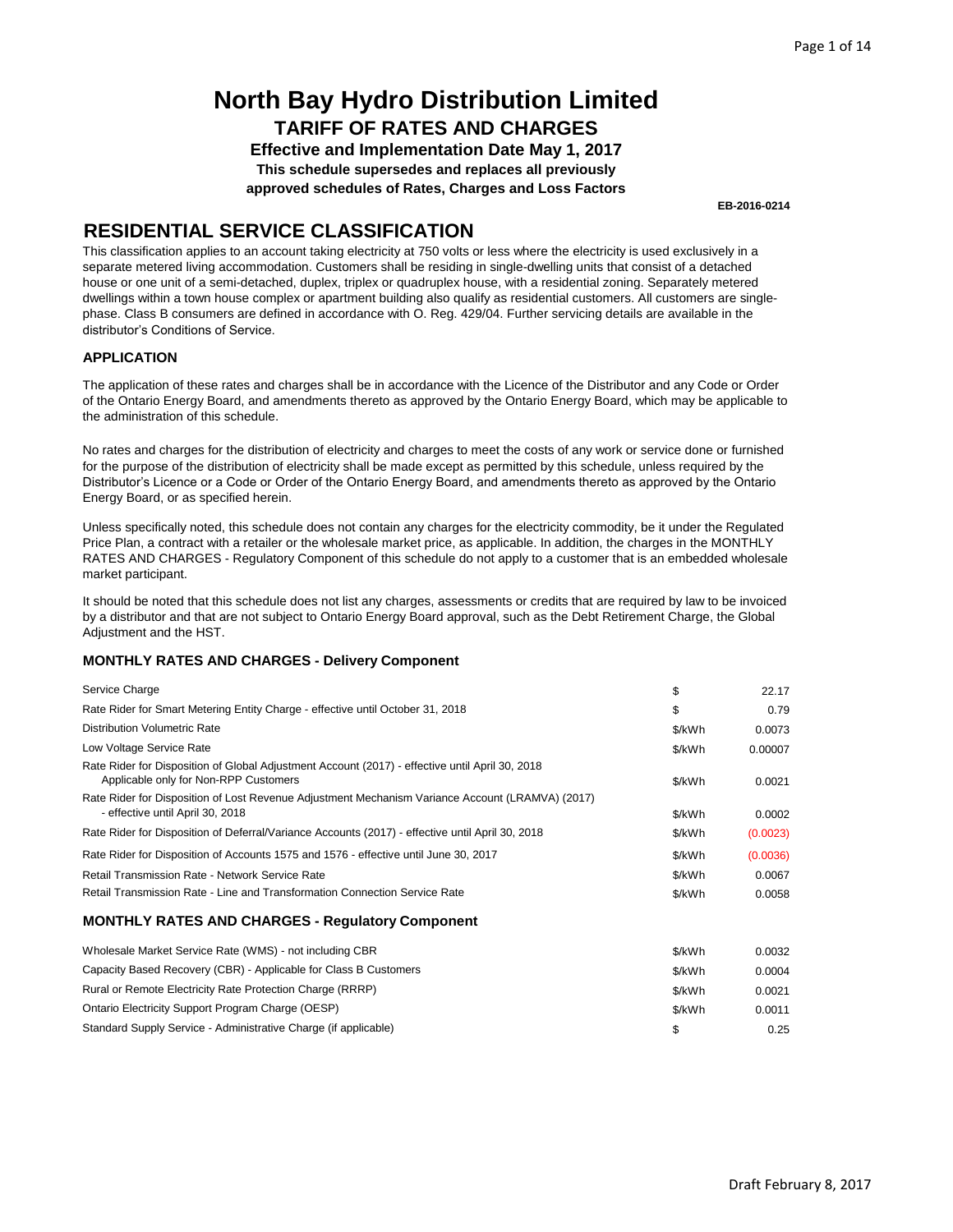**Effective and Implementation Date May 1, 2017**

**This schedule supersedes and replaces all previously**

**approved schedules of Rates, Charges and Loss Factors**

**EB-2016-0214**

### **ONTARIO ELECTRICITY SUPPORT PROGRAM RECIPIENTS**

In addition to the charges specified on page 1 of this tariff of rates and charges, the following credits are to be applied to eligible residential customers.

#### **APPLICATION**

The application of the charges are in accordance with the Distribution System Code (Section 9) and subsection 79.2(4) of the Ontario Energy Board Act, 1998.

The application of these charges shall be in accordance with the Licence of the Distributor and any Code or Order of the Ontario Energy Board, and amendments thereto as approved by the Ontario Energy Board, which may be applicable to the administration of this schedule.

In this class:

"Aboriginal person" includes a person who is a First Nations person, a Métis person or an Inuit person;

"account-holder" means a consumer who has an account with a distributor that falls within a residential-rate classification as specified in a rate order made by the Ontario Energy Board under section 78 of the Act, and who lives at the service address to which the account relates for at least six months in a year;

"electricity-intensive medical device" means an oxygen concentrator, a mechanical ventilator, or such other device as may be specified by the Ontario Energy Board;

"household" means the account-holder and any other people living at the accountholder's service address for at least six months in a year, including people other than the account-holder's spouse, children or other relatives;

"household income" means the combined annual after-tax income of all members of a household aged 16 or over;

#### **MONTHLY RATES AND CHARGES**

#### **Class A**

| (a) account-holders with a household income of \$28,000 or less living in a household of one or two persons;<br>(b) account-holders with a household income of between \$28,001 and \$39,000 living in a household of three persons;<br>(c) account-holders with a household income of between \$39,001 and \$48,000 living in a household of five persons; and<br>(d) account-holders with a household income of between \$48,001 and \$52,000 living in a household of seven or more persons;<br>but does not include account-holders in Class E. |               |
|-----------------------------------------------------------------------------------------------------------------------------------------------------------------------------------------------------------------------------------------------------------------------------------------------------------------------------------------------------------------------------------------------------------------------------------------------------------------------------------------------------------------------------------------------------|---------------|
| <b>OESP Credit</b>                                                                                                                                                                                                                                                                                                                                                                                                                                                                                                                                  | \$<br>(30.00) |
| <b>Class B</b>                                                                                                                                                                                                                                                                                                                                                                                                                                                                                                                                      |               |
| (a) account-holders with a household income of \$28,000 or less living in a household of three persons;<br>(b) account-holders with a household income of between \$28,001 and \$39,000 living in a household of four persons;<br>(c) account-holders with a household income of between \$39,001 and \$48,000 living in a household of six persons;<br>but does not include account-holders in Class F.<br><b>OESP Credit</b>                                                                                                                      | \$<br>(34.00) |
| Class C                                                                                                                                                                                                                                                                                                                                                                                                                                                                                                                                             |               |
| (a) account-holders with a household income of \$28,000 or less living in a household of four persons;<br>(b) account-holders with a household income of between \$28,001 and \$39,000 living in a household of five persons;<br>(c) account-holders with a household income of between \$39,001 and \$48,000 living in a household of seven or more persons;<br>but does not include account-holders in Class G.                                                                                                                                   |               |
| <b>OESP Credit</b>                                                                                                                                                                                                                                                                                                                                                                                                                                                                                                                                  | \$<br>(38.00) |
| <b>Class D</b>                                                                                                                                                                                                                                                                                                                                                                                                                                                                                                                                      |               |
| (a) account-holders with a household income of \$28,000 or less living in a household of five persons; and<br>(b) account-holders with a household income of between \$28,001 and \$39,000 living in a household of six persons;<br>but does not include account-holders in Class H.                                                                                                                                                                                                                                                                |               |
| <b>OESP Credit</b>                                                                                                                                                                                                                                                                                                                                                                                                                                                                                                                                  | \$<br>(42.00) |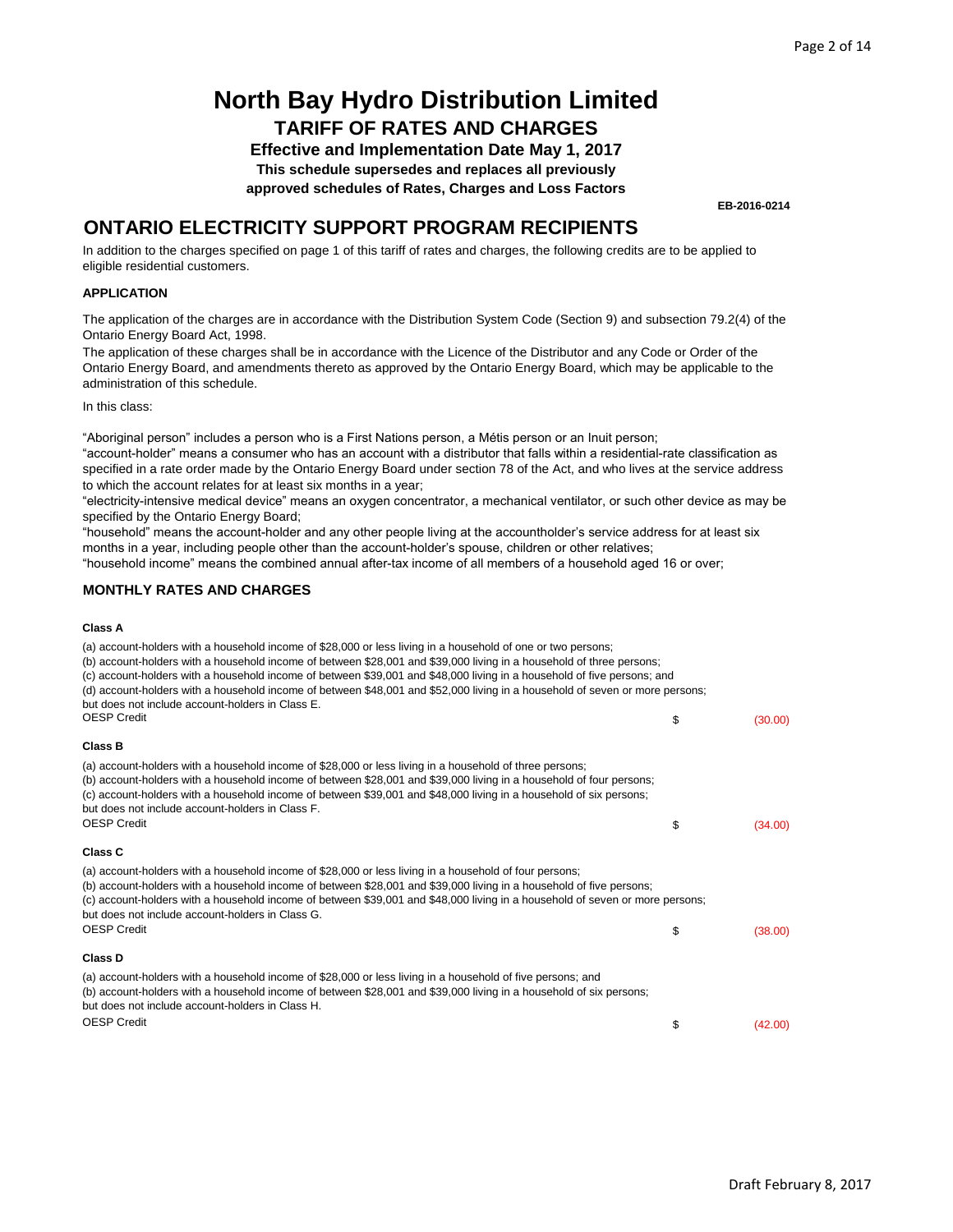| <b>North Bay Hydro Distribution Limited</b>                                                                                                                                                                                                                                                                                                                                                      |               |
|--------------------------------------------------------------------------------------------------------------------------------------------------------------------------------------------------------------------------------------------------------------------------------------------------------------------------------------------------------------------------------------------------|---------------|
| <b>TARIFF OF RATES AND CHARGES</b>                                                                                                                                                                                                                                                                                                                                                               |               |
| <b>Effective and Implementation Date May 1, 2017</b>                                                                                                                                                                                                                                                                                                                                             |               |
| This schedule supersedes and replaces all previously                                                                                                                                                                                                                                                                                                                                             |               |
| approved schedules of Rates, Charges and Loss Factors                                                                                                                                                                                                                                                                                                                                            |               |
|                                                                                                                                                                                                                                                                                                                                                                                                  | EB-2016-0214  |
| <b>Class E</b>                                                                                                                                                                                                                                                                                                                                                                                   |               |
| Class E comprises account-holders with a household income and household size described under Class A who also meet any of the following<br>conditions:                                                                                                                                                                                                                                           |               |
| (a) the dwelling to which the account relates is heated primarily by electricity;                                                                                                                                                                                                                                                                                                                |               |
| (b) the account-holder or any member of the account-holder's household is an Aboriginal person; or<br>(c) the account-holder or any member of the account-holder's household regularly uses, for medical purposes, an electricity-intensive medical<br>device at the dwelling to which the account relates.                                                                                      |               |
| <b>OESP Credit</b>                                                                                                                                                                                                                                                                                                                                                                               | \$<br>(45.00) |
| <b>Class F</b>                                                                                                                                                                                                                                                                                                                                                                                   |               |
| (a) account-holders with a household income of \$28,000 or less living in a household of six or more persons;<br>(b) account-holders with a household income of between \$28,001 and \$39,000 living in a household of seven or more persons; or<br>(c) account-holders with a household income and household size described under Class B who also meet any of the following conditions:        |               |
| i. the dwelling to which the account relates is heated primarily by electricity;<br>ii. the account-holder or any member of the account-holder's household is an Aboriginal person; or<br>iii. the account-holder or any member of the account-holder's household regularly uses, for medical purposes, an electricity-intensive medical<br>device at the dwelling to which the account relates  |               |
| <b>OESP Credit</b>                                                                                                                                                                                                                                                                                                                                                                               | \$<br>(50.00) |
| Class G                                                                                                                                                                                                                                                                                                                                                                                          |               |
| Class G comprises account-holders with a household income and household size described under Class C who also meet any of the following<br>conditions:                                                                                                                                                                                                                                           |               |
| (a) the dwelling to which the account relates is heated primarily by electricity;<br>(b) the account-holder or any member of the account-holder's household is an Aboriginal person; or<br>(c) the account-holder or any member of the account-holder's household regularly uses, for medical purposes, an electricity-intensive medical<br>device at the dwelling to which the account relates. |               |
| <b>OESP Credit</b>                                                                                                                                                                                                                                                                                                                                                                               | \$<br>(55.00) |
| <b>Class H</b>                                                                                                                                                                                                                                                                                                                                                                                   |               |
| Class H comprises account-holders with a household income and household size described under Class D who also meet any of the following<br>conditions:                                                                                                                                                                                                                                           |               |
| (a) the dwelling to which the account relates is heated primarily by electricity;<br>(b) the account-holder or any member of the account-holder's household is an Aboriginal person; or<br>(c) the account-holder or any member of the account-holder's household regularly uses, for medical purposes, an electricity-intensive medical                                                         |               |
| device at the dwelling to which the account relates.                                                                                                                                                                                                                                                                                                                                             |               |
| <b>OESP Credit</b>                                                                                                                                                                                                                                                                                                                                                                               | \$<br>(60.00) |
| Class I                                                                                                                                                                                                                                                                                                                                                                                          |               |
| Class I comprises account-holders with a household income and household size described under paragraphs (a) or (b) of Class F who also<br>meet any of the following conditions:                                                                                                                                                                                                                  |               |
| (a) the dwelling to which the account relates is heated primarily by electricity;<br>(b) the account-holder or any member of the account-holder's household is an Aboriginal person; or                                                                                                                                                                                                          |               |
|                                                                                                                                                                                                                                                                                                                                                                                                  |               |

(c) the account-holder or any member of the account-holder's household regularly uses, for medical purposes, an electricity-intensive medical device at the dwelling to which the account relates. OESP Credit

 $$$  (75.00)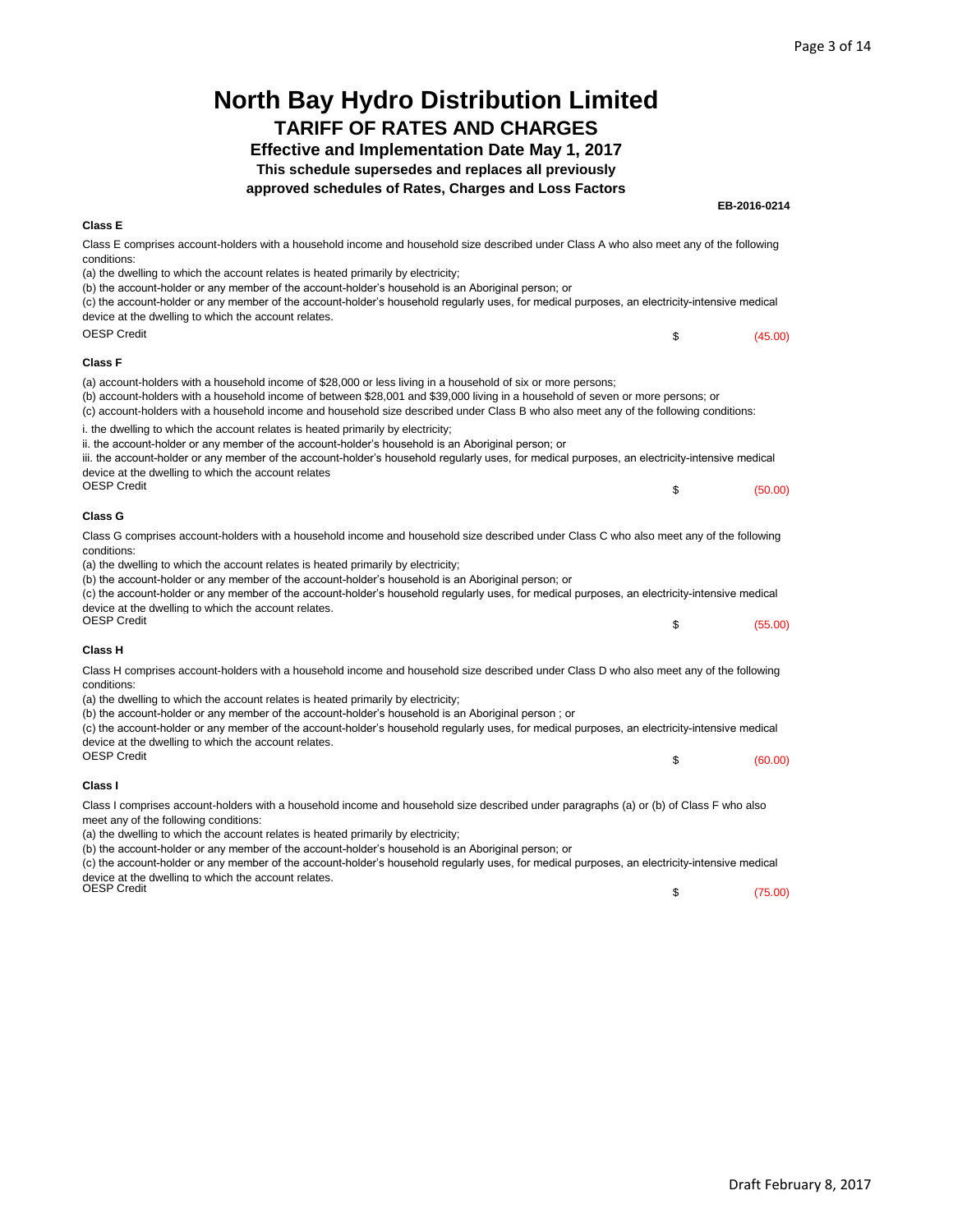**Effective and Implementation Date May 1, 2017 This schedule supersedes and replaces all previously**

**approved schedules of Rates, Charges and Loss Factors**

**EB-2016-0214**

### **GENERAL SERVICE LESS THAN 50 KW SERVICE CLASSIFICATION**

This classification includes non residential accounts taking electricity at 750 volts or less where monthly average peak demand is less than, or is forecast to be less than, 50 kW. Class B consumers are defined in accordance with O. Reg. 429/04. Further servicing details are available in the distributor's Conditions of Service.

#### **APPLICATION**

The application of these rates and charges shall be in accordance with the Licence of the Distributor and any Code or Order of the Ontario Energy Board, and amendments thereto as approved by the Ontario Energy Board, which may be applicable to the administration of this schedule.

No rates and charges for the distribution of electricity and charges to meet the costs of any work or service done or furnished for the purpose of the distribution of electricity shall be made except as permitted by this schedule, unless required by the Distributor's Licence or a Code or Order of the Ontario Energy Board, and amendments thereto as approved by the Ontario Energy Board, or as specified herein.

Unless specifically noted, this schedule does not contain any charges for the electricity commodity, be it under the Regulated Price Plan, a contract with a retailer or the wholesale market price, as applicable. In addition, the charges in the MONTHLY RATES AND CHARGES - Regulatory Component of this schedule do not apply to a customer that is an embedded wholesale market participant.

It should be noted that this schedule does not list any charges, assessments or credits that are required by law to be invoiced by a distributor and that are not subject to Ontario Energy Board approval, such as the Debt Retirement Charge, the Global Adjustment and the HST.

| Service Charge                                                                                                                           | \$     | 24.07    |
|------------------------------------------------------------------------------------------------------------------------------------------|--------|----------|
| Rate Rider for Smart Metering Entity Charge - effective until October 31, 2018                                                           | \$     | 0.79     |
| <b>Distribution Volumetric Rate</b>                                                                                                      | \$/kWh | 0.0185   |
| Low Voltage Service Rate                                                                                                                 | \$/kWh | 0.00007  |
| Rate Rider for Disposition of Global Adjustment Account (2017) - effective until April 30, 2018<br>Applicable only for Non-RPP Customers | \$/kWh | 0.0021   |
| Rate Rider for Disposition of Lost Revenue Adjustment Mechanism Variance Account (LRAMVA) (2017)<br>- effective until April 30, 2018     | \$/kWh | 0.0005   |
| Rate Rider for Disposition of Deferral/Variance Accounts (2017) - effective until April 30, 2018                                         | \$/kWh | (0.0023) |
| Rate Rider for Disposition of Accounts 1575 and 1576 - effective until June 30, 2017                                                     | \$/kWh | (0.0036) |
| Retail Transmission Rate - Network Service Rate                                                                                          | \$/kWh | 0.0064   |
| Retail Transmission Rate - Line and Transformation Connection Service Rate                                                               | \$/kWh | 0.0052   |
| <b>MONTHLY RATES AND CHARGES - Regulatory Component</b>                                                                                  |        |          |
| Wholesale Market Service Rate (WMS) - not including CBR                                                                                  | \$/kWh | 0.0032   |
| Capacity Based Recovery (CBR) - Applicable for Class B Customers                                                                         | \$/kWh | 0.0004   |
| Rural or Remote Electricity Rate Protection Charge (RRRP)                                                                                | \$/kWh | 0.0021   |
| Ontario Electricity Support Program Charge (OESP)                                                                                        | \$/kWh | 0.0011   |
| Standard Supply Service - Administrative Charge (if applicable)                                                                          | \$     | 0.25     |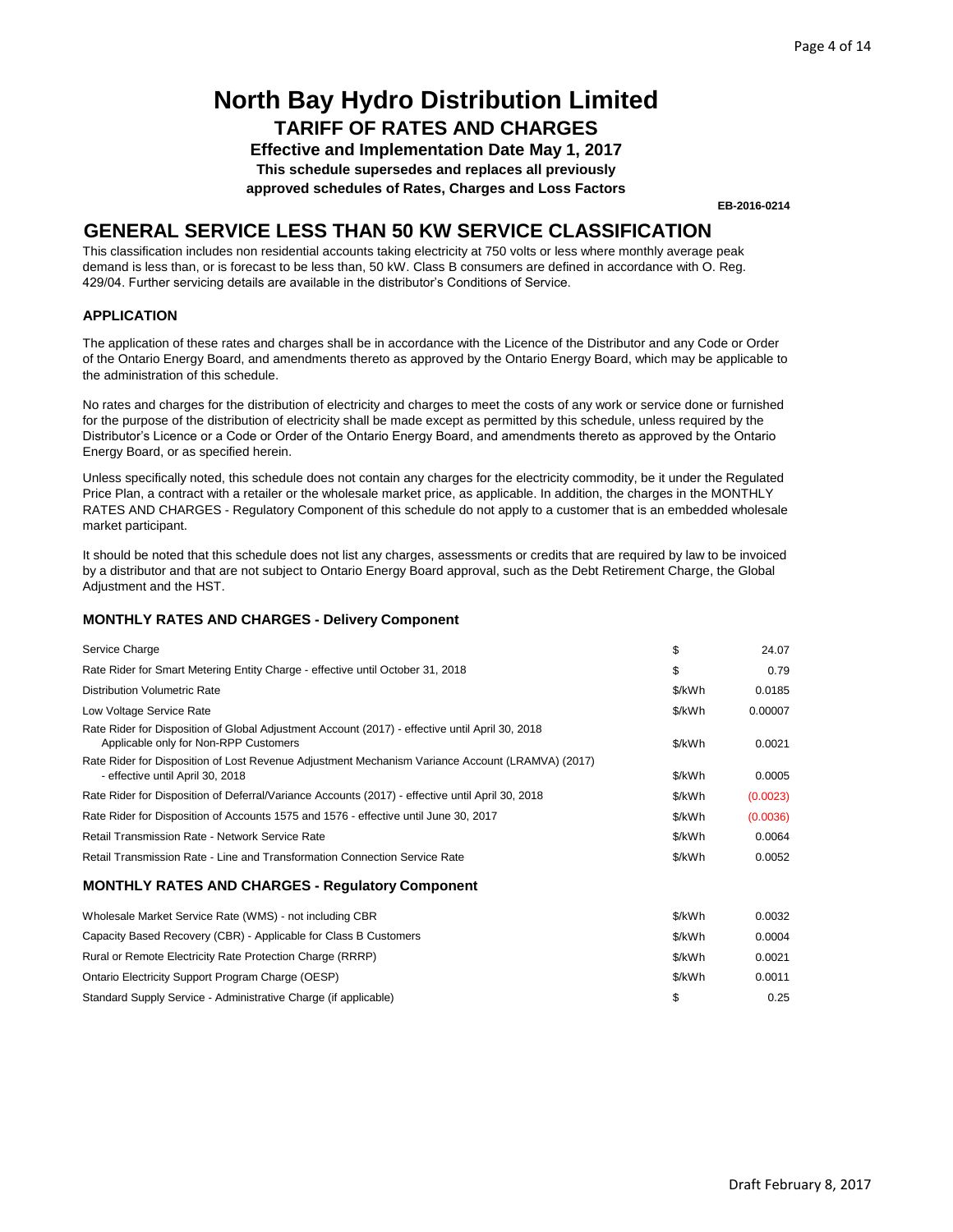**Effective and Implementation Date May 1, 2017 This schedule supersedes and replaces all previously**

**approved schedules of Rates, Charges and Loss Factors**

**EB-2016-0214**

### **GENERAL SERVICE 50 TO 2,999 KW SERVICE CLASSIFICATION**

This classification includes non residential accounts where monthly average peak demand is equal to or greater than, or is forecast to be equal to or greater than, 50 kW but less than 3,000 kW. Class A and Class B consumers are defined in accordance with O. Reg. 429/04. Further servicing details are available in the distributor's Conditions of Service.

#### **APPLICATION**

The application of these rates and charges shall be in accordance with the Licence of the Distributor and any Code or Order of the Ontario Energy Board, and amendments thereto as approved by the Ontario Energy Board, which may be applicable to the administration of this schedule.

No rates and charges for the distribution of electricity and charges to meet the costs of any work or service done or furnished for the purpose of the distribution of electricity shall be made except as permitted by this schedule, unless required by the Distributor's Licence or a Code or Order of the Ontario Energy Board, and amendments thereto as approved by the Ontario Energy Board, or as specified herein.

Unless specifically noted, this schedule does not contain any charges for the electricity commodity, be it under the Regulated Price Plan, a contract with a retailer or the wholesale market price, as applicable. In addition, the charges in the MONTHLY RATES AND CHARGES - Regulatory Component of this schedule do not apply to a customer that is an embedded wholesale market participant.

The rate rider for the disposition of WMS – Sub-account CBR Class B is not applicable to wholesale market participants (WMP), customers that transitioned between Class A and Class B during the variance account accumulation period, or to customers that were in Class A for the entire period. Customers who transitioned are to be charged or refunded their share of the variance disposed through customer specific billing adjustments. This rate rider is to be consistently applied for the entire period to the sunset date of the rate rider. In addition, this rate rider is applicable to all new Class B customers.

The rate rider for the disposition of Global Adjustment is only applicable to non-RPP Class B customers. It is not applicable to WMP, customers that transitioned between Class A and Class B during the variance account accumulation period, or to customers that were in Class A for the entire period. Customers who transitioned are to be charged or refunded their share of the variance disposed through customer specific billing adjustments. This rate rider is to be consistently applied for the entire period to the sunset date of the rate rider. In addition, this rate rider is applicable to all new non-RPP Class B customers.

It should be noted that this schedule does not list any charges, assessments or credits that are required by law to be invoiced by a distributor and that are not subject to Ontario Energy Board approval, such as the Debt Retirement Charge, the Global Adjustment and the HST.

| Service Charge                                                                                                                           | \$     | 304.05   |
|------------------------------------------------------------------------------------------------------------------------------------------|--------|----------|
| Distribution Volumetric Rate                                                                                                             | \$/kW  | 2.5383   |
| Low Voltage Service Rate                                                                                                                 | \$/kW  | 0.0255   |
| Rate Rider for Disposition of Global Adjustment Account (2017) - effective until April 30, 2018<br>Applicable only for Non-RPP Customers | \$/kWh | 0.0021   |
| Rate Rider for Disposition of Lost Revenue Adjustment Mechanism Variance Account (LRAMVA) (2017)<br>- effective until April 30, 2018     | \$/kW  | 0.0677   |
| Rate Rider for Disposition of Deferral/Variance Accounts (2017) - effective until April 30, 2018                                         | \$/kW  | (0.9398) |
| Rate Rider for Disposition of Accounts 1575 and 1576 - effective until June 30, 2017                                                     | \$/kW  | (1.4713) |
| Retail Transmission Rate - Network Service Rate                                                                                          | \$/kW  | 2.5418   |
| Retail Transmission Rate - Line and Transformation Connection Service Rate                                                               | \$/kW  | 2.0319   |
|                                                                                                                                          |        |          |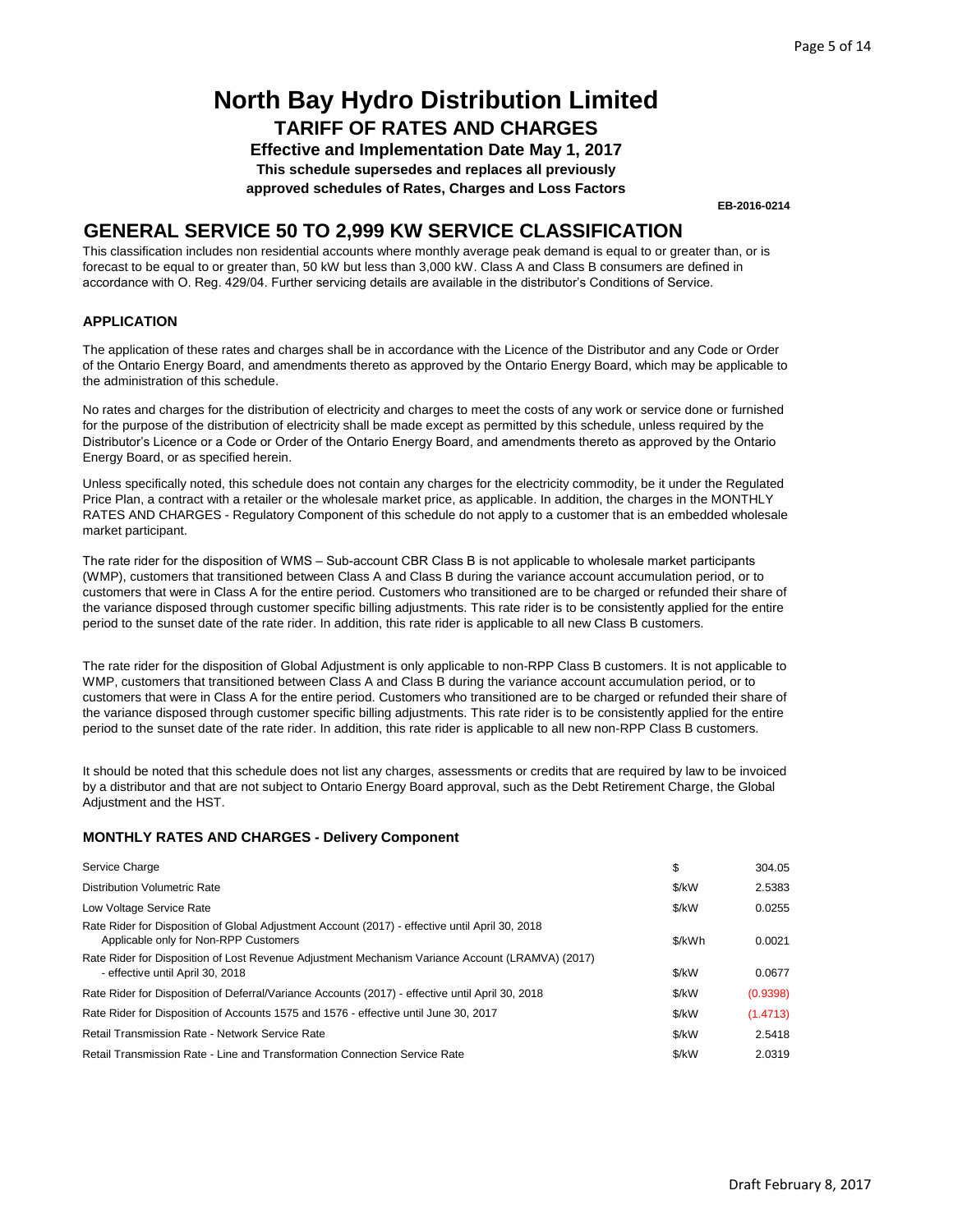### **Effective and Implementation Date May 1, 2017 This schedule supersedes and replaces all previously**

**approved schedules of Rates, Charges and Loss Factors**

**EB-2016-0214**

| <b>MONTHLY RATES AND CHARGES - Regulatory Component</b> |  |  |  |
|---------------------------------------------------------|--|--|--|
|---------------------------------------------------------|--|--|--|

| Wholesale Market Service Rate (WMS) - not including CBR          | \$/kWh | 0.0032 |
|------------------------------------------------------------------|--------|--------|
| Capacity Based Recovery (CBR) - Applicable for Class B Customers | \$/kWh | 0.0004 |
| Rural or Remote Electricity Rate Protection Charge (RRRP)        | \$/kWh | 0.0021 |
| Ontario Electricity Support Program Charge (OESP)                | \$/kWh | 0.0011 |
| Standard Supply Service - Administrative Charge (if applicable)  | \$     | 0.25   |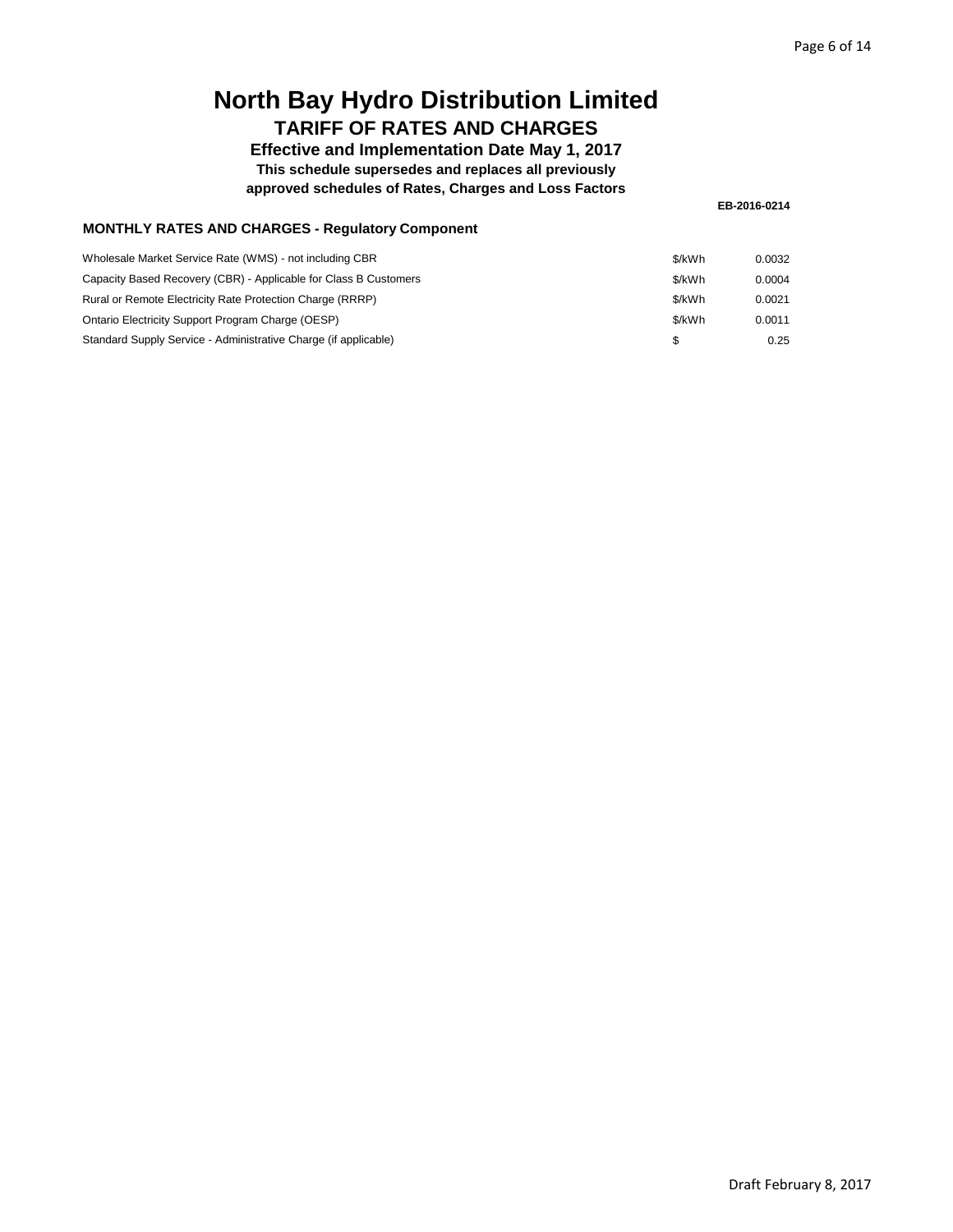**Effective and Implementation Date May 1, 2017 This schedule supersedes and replaces all previously approved schedules of Rates, Charges and Loss Factors**

**EB-2016-0214**

### **GENERAL SERVICE 3,000 TO 4,999 KW SERVICE CLASSIFICATION**

This classification includes non residential accounts where monthly average peak demand is equal to or greater than, or is forecast to be equal to or greater than 3,000 kW but less than 5,000 kW. Class A and Class B consumers are defined in accordance with O. Reg. 429/04. Further servicing details are available in the distributor's Conditions of Service.

#### **APPLICATION**

The application of these rates and charges shall be in accordance with the Licence of the Distributor and any Code or Order of the Ontario Energy Board, and amendments thereto as approved by the Ontario Energy Board, which may be applicable to the administration of this schedule.

No rates and charges for the distribution of electricity and charges to meet the costs of any work or service done or furnished for the purpose of the distribution of electricity shall be made except as permitted by this schedule, unless required by the Distributor's Licence or a Code or Order of the Ontario Energy Board, and amendments thereto as approved by the Ontario Energy Board, or as specified herein.

Unless specifically noted, this schedule does not contain any charges for the electricity commodity, be it under the Regulated Price Plan, a contract with a retailer or the wholesale market price, as applicable. In addition, the charges in the MONTHLY RATES AND CHARGES - Regulatory Component of this schedule do not apply to a customer that is an embedded wholesale market participant.

The rate rider for the disposition of WMS – Sub-account CBR Class B is not applicable to wholesale market participants (WMP), customers that transitioned between Class A and Class B during the variance account accumulation period, or to customers that were in Class A for the entire period. Customers who transitioned are to be charged or refunded their share of the variance disposed through customer specific billing adjustments. This rate rider is to be consistently applied for the entire period to the sunset date of the rate rider. In addition, this rate rider is applicable to all new Class B customers.

The rate rider for the disposition of Global Adjustment is only applicable to non-RPP Class B customers. It is not applicable to WMP, customers that transitioned between Class A and Class B during the variance account accumulation period, or to customers that were in Class A for the entire period. Customers who transitioned are to be charged or refunded their share of the variance disposed through customer specific billing adjustments. This rate rider is to be consistently applied for the entire period to the sunset date of the rate rider. In addition, this rate rider is applicable to all new non-RPP Class B customers.

It should be noted that this schedule does not list any charges, assessments or credits that are required by law to be invoiced by a distributor and that are not subject to Ontario Energy Board approval, such as the Debt Retirement Charge, the Global Adjustment and the HST.

| Service Charge                                                                                                                           | \$     | 6.484.73 |
|------------------------------------------------------------------------------------------------------------------------------------------|--------|----------|
| Distribution Volumetric Rate                                                                                                             | \$/kW  | 1.1920   |
| Low Voltage Service Rate                                                                                                                 | \$/kW  | 0.0282   |
| Rate Rider for Disposition of Global Adjustment Account (2017) - effective until April 30, 2018<br>Applicable only for Non-RPP Customers | \$/kWh | 0.0021   |
| Rate Rider for Disposition of Lost Revenue Adjustment Mechanism Variance Account (LRAMVA) (2017)<br>- effective until April 30, 2018     | \$/kW  | 0.0176   |
| Rate Rider for Disposition of Deferral/Variance Accounts (2017) - effective until April 30, 2018                                         | \$/kW  | (1.1683) |
| Rate Rider for Disposition of Accounts 1575 and 1576 - effective until June 30, 2017                                                     | \$/kW  | (1.8603) |
| Retail Transmission Rate - Network Service Rate - Interval Metered                                                                       | \$/kW  | 2.6962   |
| Retail Transmission Rate - Line and Transformation Connection Service Rate - Interval Metered                                            | \$/kW  | 2.2455   |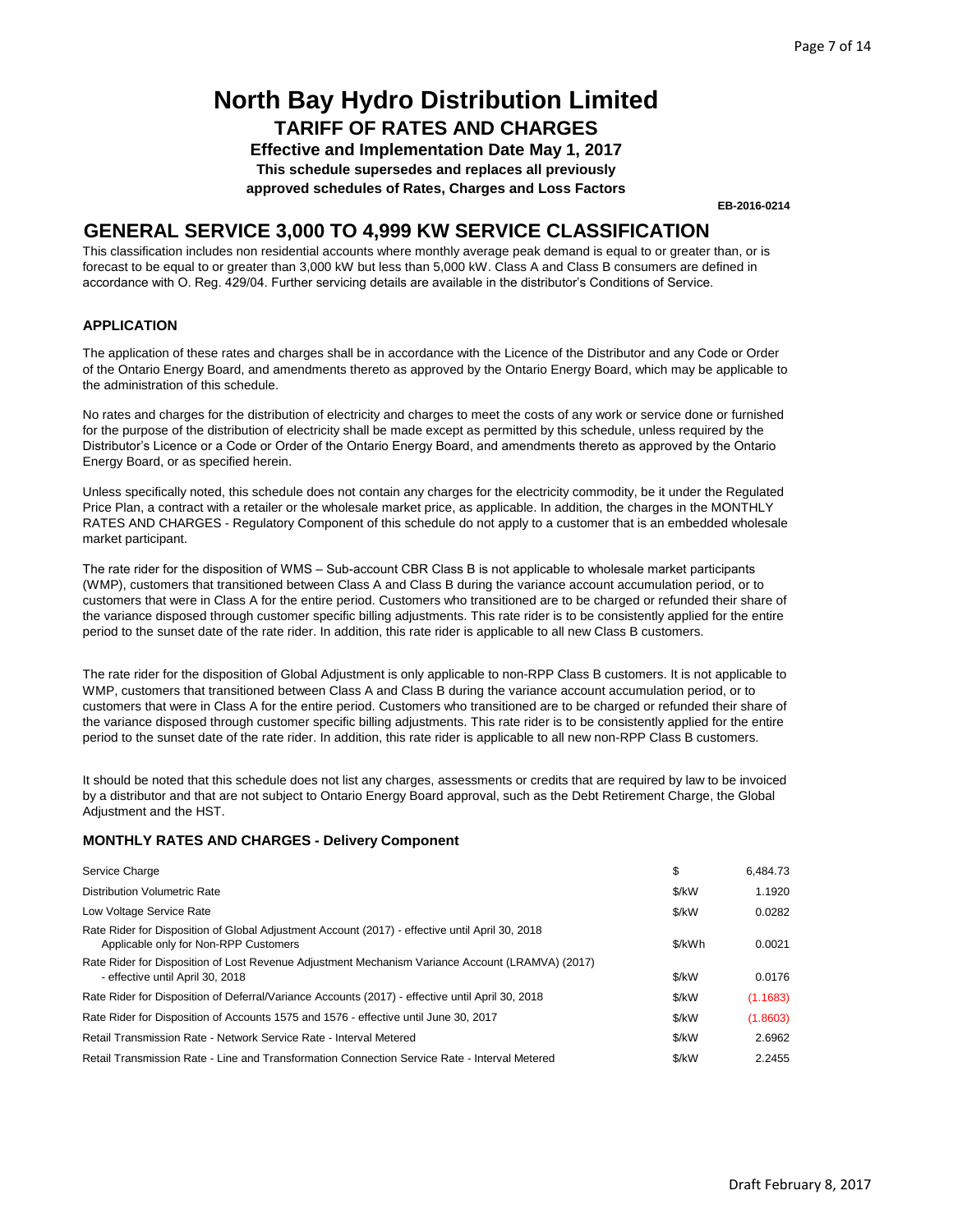### **Effective and Implementation Date May 1, 2017 This schedule supersedes and replaces all previously**

**approved schedules of Rates, Charges and Loss Factors**

**EB-2016-0214**

|  |  | <b>MONTHLY RATES AND CHARGES - Regulatory Component</b> |
|--|--|---------------------------------------------------------|
|--|--|---------------------------------------------------------|

| Wholesale Market Service Rate (WMS) - not including CBR          | \$/kWh | 0.0032 |
|------------------------------------------------------------------|--------|--------|
| Capacity Based Recovery (CBR) - Applicable for Class B Customers | \$/kWh | 0.0004 |
| Rural or Remote Electricity Rate Protection Charge (RRRP)        | \$/kWh | 0.0021 |
| Ontario Electricity Support Program Charge (OESP)                | \$/kWh | 0.0011 |
| Standard Supply Service - Administrative Charge (if applicable)  | \$     | 0.25   |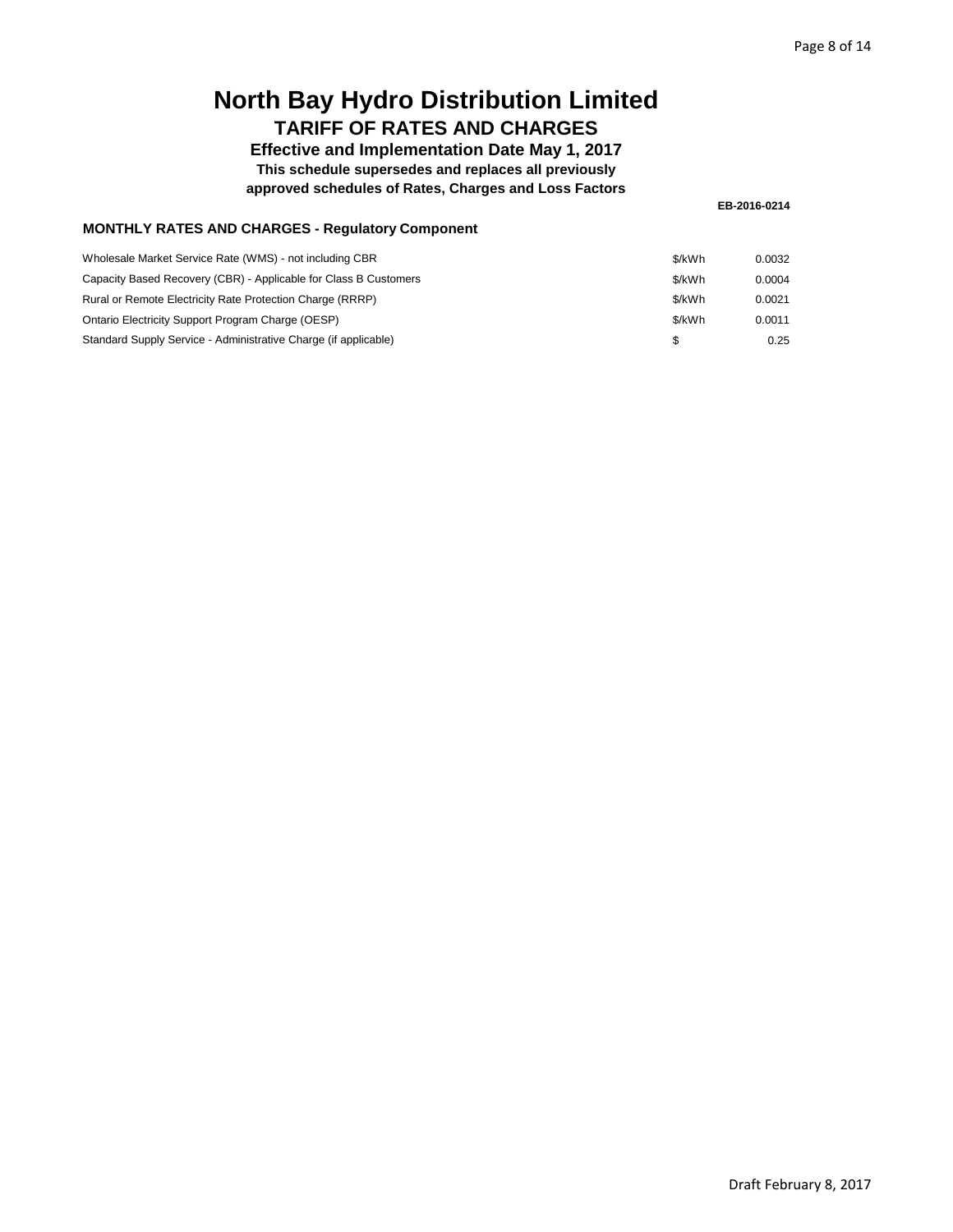**Effective and Implementation Date May 1, 2017 This schedule supersedes and replaces all previously approved schedules of Rates, Charges and Loss Factors**

**EB-2016-0214**

### **UNMETERED SCATTERED LOAD SERVICE CLASSIFICATION**

This classification includes accounts taking electricity at 750 volts or less where monthly average peak demand is less than, or is forecast to be less than, 50 kW and the consumption is unmetered. These connections include cable TV power packs, bus shelters, telephone booths, traffic lights, railway crossings, etc. The customer will provide detailed manufacturer information/documentation with regard to electrical demand/consumption of the proposed unmetered load. Class B consumers are defined in accordance with O. Reg. 429/04. Further servicing details are available in the distributor's Conditions of Service.

### **APPLICATION**

The application of these rates and charges shall be in accordance with the Licence of the Distributor and any Code or Order of the Ontario Energy Board, and amendments thereto as approved by the Ontario Energy Board, which may be applicable to the administration of this schedule.

No rates and charges for the distribution of electricity and charges to meet the costs of any work or service done or furnished for the purpose of the distribution of electricity shall be made except as permitted by this schedule, unless required by the Distributor's Licence or a Code or Order of the Ontario Energy Board, and amendments thereto as approved by the Ontario Energy Board, or as specified herein.

Unless specifically noted, this schedule does not contain any charges for the electricity commodity, be it under the Regulated Price Plan, a contract with a retailer or the wholesale market price, as applicable. In addition, the charges in the MONTHLY RATES AND CHARGES - Regulatory Component of this schedule do not apply to a customer that is an embedded wholesale market participant.

It should be noted that this schedule does not list any charges, assessments or credits that are required by law to be invoiced by a distributor and that are not subject to Ontario Energy Board approval, such as the Debt Retirement Charge, the Global Adjustment and the HST.

| Service Charge (per connection)                                                                  | \$     | 5.33     |
|--------------------------------------------------------------------------------------------------|--------|----------|
| <b>Distribution Volumetric Rate</b>                                                              | \$/kWh | 0.0123   |
| Low Voltage Service Rate                                                                         | \$/kWh | 0.00007  |
| Rate Rider for Disposition of Deferral/Variance Accounts (2017) - effective until April 30, 2018 | \$/kWh | (0.0023) |
| Rate Rider for Disposition of Accounts 1575 and 1576 - effective until June 30, 2017             | \$/kWh | (0.0036) |
| Retail Transmission Rate - Network Service Rate                                                  | \$/kWh | 0.0064   |
| Retail Transmission Rate - Line and Transformation Connection Service Rate                       | \$/kWh | 0.0052   |
| <b>MONTHLY RATES AND CHARGES - Regulatory Component</b>                                          |        |          |
| Wholesale Market Service Rate (WMS) - not including CBR                                          | \$/kWh | 0.0032   |
| Capacity Based Recovery (CBR) - Applicable for Class B Customers                                 | \$/kWh | 0.0004   |
|                                                                                                  |        |          |

| Capacity Based Recovery (CBR) - Applicable for Class B Customers | \$/kWh | 0.0004 |
|------------------------------------------------------------------|--------|--------|
| Rural or Remote Electricity Rate Protection Charge (RRRP)        | \$/kWh | 0.0021 |
| Ontario Electricity Support Program Charge (OESP)                | \$/kWh | 0.0011 |
| Standard Supply Service - Administrative Charge (if applicable)  |        | 0.25   |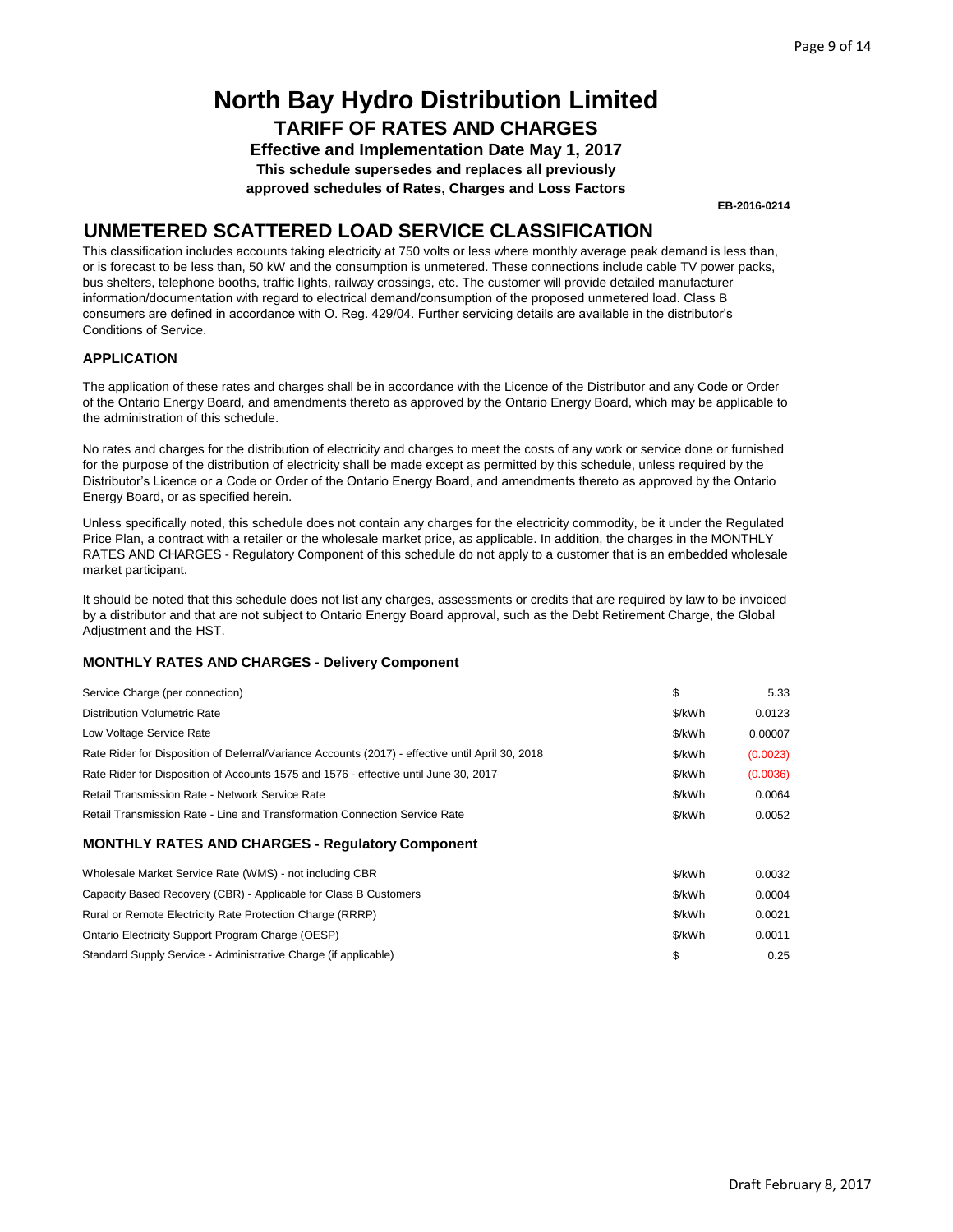**Effective and Implementation Date May 1, 2017**

**This schedule supersedes and replaces all previously**

**approved schedules of Rates, Charges and Loss Factors**

**EB-2016-0214**

### **SENTINEL LIGHTING SERVICE CLASSIFICATION**

This classification refers to accounts that are an unmetered lighting load supplied to a sentinel light. Class B consumers are defined in accordance with O. Reg. 429/04. Further servicing details are available in the distributor's Conditions of Service.

### **APPLICATION**

The application of these rates and charges shall be in accordance with the Licence of the Distributor and any Code or Order of the Ontario Energy Board, and amendments thereto as approved by the Ontario Energy Board, which may be applicable to the administration of this schedule.

No rates and charges for the distribution of electricity and charges to meet the costs of any work or service done or furnished for the purpose of the distribution of electricity shall be made except as permitted by this schedule, unless required by the Distributor's Licence or a Code or Order of the Ontario Energy Board, and amendments thereto as approved by the Ontario Energy Board, or as specified herein.

Unless specifically noted, this schedule does not contain any charges for the electricity commodity, be it under the Regulated Price Plan, a contract with a retailer or the wholesale market price, as applicable. In addition, the charges in the MONTHLY RATES AND CHARGES - Regulatory Component of this schedule do not apply to a customer that is an embedded wholesale market participant.

It should be noted that this schedule does not list any charges, assessments or credits that are required by law to be invoiced by a distributor and that are not subject to Ontario Energy Board approval, such as the Debt Retirement Charge, the Global Adjustment and the HST.

| Service Charge (per connection)                                                                                                          | \$     | 4.91     |
|------------------------------------------------------------------------------------------------------------------------------------------|--------|----------|
| <b>Distribution Volumetric Rate</b>                                                                                                      | \$/kW  | 17.1292  |
| Low Voltage Service Rate                                                                                                                 | \$/kW  | 0.0201   |
| Rate Rider for Disposition of Global Adjustment Account (2017) - effective until April 30, 2018<br>Applicable only for Non-RPP Customers | \$/kWh | 0.0021   |
| Rate Rider for Disposition of Deferral/Variance Accounts (2017) - effective until April 30, 2018                                         | \$/kW  | (0.8453) |
| Rate Rider for Disposition of Accounts 1575 and 1576 - effective until June 30, 2017                                                     | \$/kW  | (1.2396) |
| Retail Transmission Rate - Network Service Rate                                                                                          | \$/kW  | 1.9265   |
| Retail Transmission Rate - Line and Transformation Connection Service Rate                                                               | \$/kW  | 1.6035   |
| <b>MONTHLY RATES AND CHARGES - Regulatory Component</b>                                                                                  |        |          |
| Wholesale Market Service Rate (WMS) - not including CBR                                                                                  | \$/kWh | 0.0032   |
| Capacity Based Recovery (CBR) - Applicable for Class B Customers                                                                         | \$/kWh | 0.0004   |
| Rural or Remote Electricity Rate Protection Charge (RRRP)                                                                                | \$/kWh | 0.0021   |
| Ontario Electricity Support Program Charge (OESP)                                                                                        | \$/kWh | 0.0011   |
| Standard Supply Service - Administrative Charge (if applicable)                                                                          | \$     | 0.25     |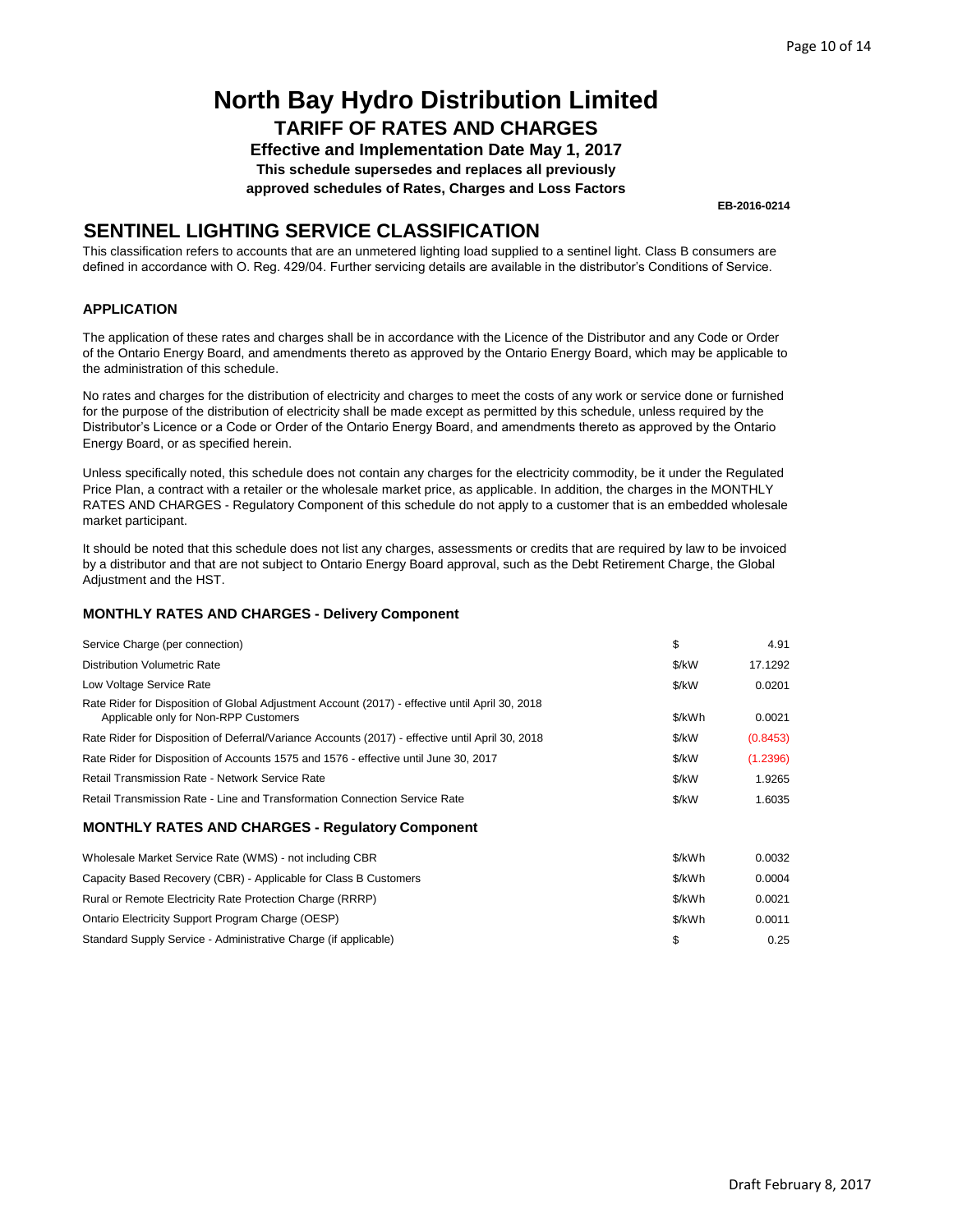**Effective and Implementation Date May 1, 2017 This schedule supersedes and replaces all previously approved schedules of Rates, Charges and Loss Factors**

**EB-2016-0214**

### **STREET LIGHTING SERVICE CLASSIFICATION**

This classification is for roadway lighting with the Municipality. The consumption for this customer is based on the calculated connected load times the required lighting times established in the approved Ontario Energy Board street lighting load shape template. Class B consumers are defined in accordance with O. Reg. 429/04. Further servicing details are available in the distributor's Conditions of Service.

### **APPLICATION**

The application of these rates and charges shall be in accordance with the Licence of the Distributor and any Code or Order of the Ontario Energy Board, and amendments thereto as approved by the Ontario Energy Board, which may be applicable to the administration of this schedule.

No rates and charges for the distribution of electricity and charges to meet the costs of any work or service done or furnished for the purpose of the distribution of electricity shall be made except as permitted by this schedule, unless required by the Distributor's Licence or a Code or Order of the Ontario Energy Board, and amendments thereto as approved by the Ontario Energy Board, or as specified herein.

Unless specifically noted, this schedule does not contain any charges for the electricity commodity, be it under the Regulated Price Plan, a contract with a retailer or the wholesale market price, as applicable. In addition, the charges in the MONTHLY RATES AND CHARGES - Regulatory Component of this schedule do not apply to a customer that is an embedded wholesale market participant.

It should be noted that this schedule does not list any charges, assessments or credits that are required by law to be invoiced by a distributor and that are not subject to Ontario Energy Board approval, such as the Debt Retirement Charge, the Global Adjustment and the HST.

| Service Charge (per connection)                                                                                                          | \$            | 4.88     |
|------------------------------------------------------------------------------------------------------------------------------------------|---------------|----------|
| <b>Distribution Volumetric Rate</b>                                                                                                      | \$/kW         | 26.1487  |
| Low Voltage Service Rate                                                                                                                 | \$/kW         | 0.0197   |
| Rate Rider for Disposition of Global Adjustment Account (2017) - effective until April 30, 2018<br>Applicable only for Non-RPP Customers | \$/kWh        | 0.0021   |
| Rate Rider for Disposition of Lost Revenue Adjustment Mechanism Variance Account (LRAMVA) (2017)<br>- effective until April 30, 2018     | \$/kW         | 11.8346  |
| Rate Rider for Disposition of Deferral/Variance Accounts (2017) - effective until April 30, 2018                                         | \$/kW         | (0.8366) |
| Rate Rider for Disposition of Accounts 1575 and 1576 - effective until June 30, 2017                                                     | \$/kW         | (1.3042) |
| Retail Transmission Rate - Network Service Rate                                                                                          | $\frac{K}{W}$ | 1.9170   |
| Retail Transmission Rate - Line and Transformation Connection Service Rate                                                               | \$/kW         | 1.5706   |
| <b>MONTHLY RATES AND CHARGES - Regulatory Component</b>                                                                                  |               |          |
| Wholesale Market Service Rate (WMS) - not including CBR                                                                                  | \$/kWh        | 0.0032   |
| Capacity Based Recovery (CBR) - Applicable for Class B Customers                                                                         | \$/kWh        | 0.0004   |
| Rural or Remote Electricity Rate Protection Charge (RRRP)                                                                                | \$/kWh        | 0.0021   |
| Ontario Electricity Support Program Charge (OESP)                                                                                        | \$/kWh        | 0.0011   |
| Standard Supply Service - Administrative Charge (if applicable)                                                                          | \$            | 0.25     |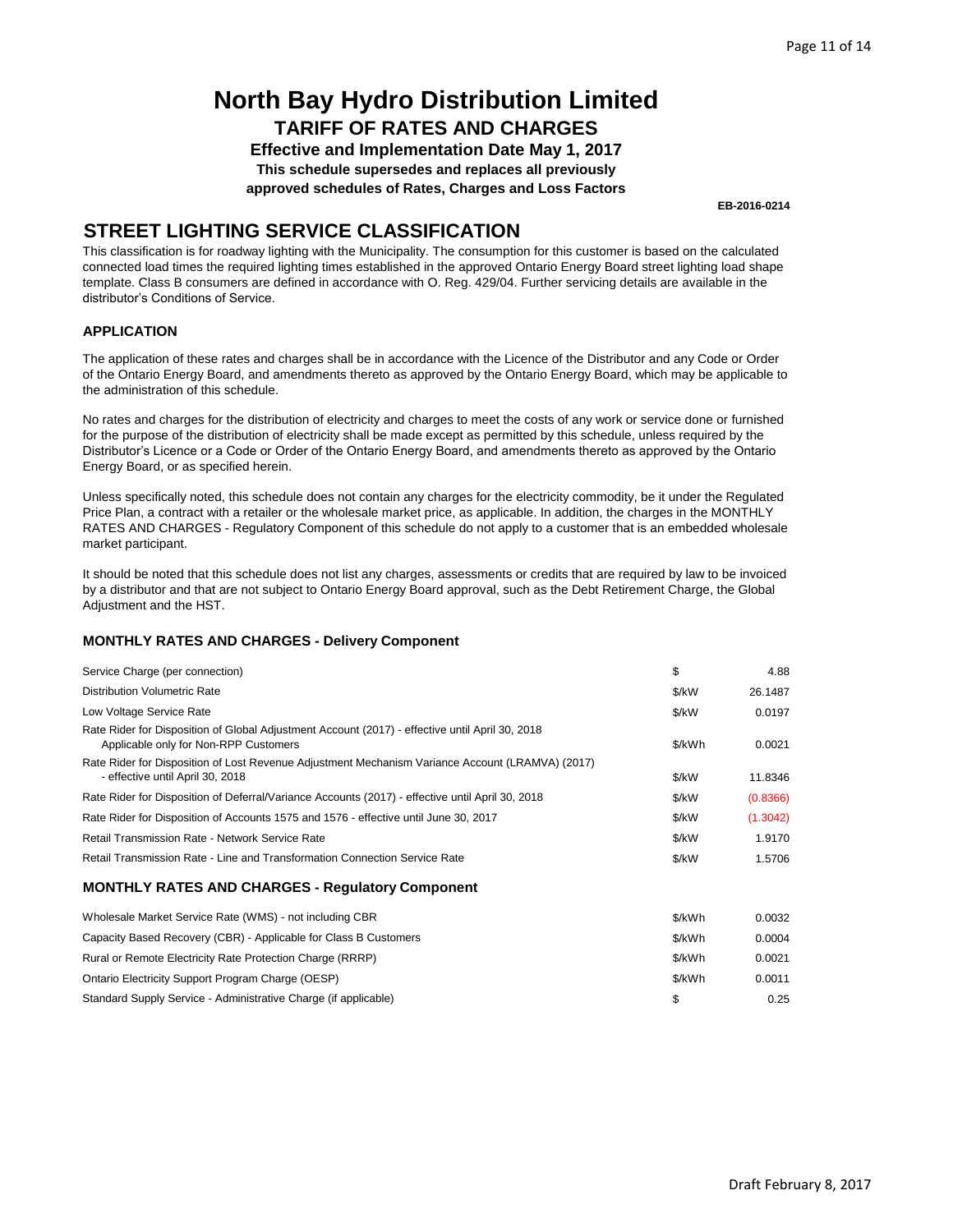**Effective and Implementation Date May 1, 2017 This schedule supersedes and replaces all previously approved schedules of Rates, Charges and Loss Factors**

### **microFIT SERVICE CLASSIFICATION**

This classification applies to an electricity generation facility contracted under the Independent Electricity System Operator's microFIT program and connected to the distributor's distribution system. Further servicing details are available in the distributor's Conditions of Service.

### **APPLICATION**

The application of these rates and charges shall be in accordance with the Licence of the Distributor and any Code or Order of the Ontario Energy Board, and amendments thereto as approved by the Ontario Energy Board, which may be applicable to the administration of this schedule.

No rates and charges for the distribution of electricity and charges to meet the costs of any work or service done or furnished for the purpose of the distribution of electricity shall be made except as permitted by this schedule, unless required by the Distributor's Licence or a Code or Order of the Ontario Energy Board, and amendments thereto as approved by the Ontario Energy Board, or as specified herein.

Unless specifically noted, this schedule does not contain any charges for the electricity commodity, be it under the Regulated Price Plan, a contract with a retailer or the wholesale market price, as applicable.

It should be noted that this schedule does not list any charges, assessments or credits that are required by law to be invoiced by a distributor and that are not subject to Ontario Energy Board approval, such as the Debt Retirement Charge, the Global Adjustment and the HST.

### **MONTHLY RATES AND CHARGES - Delivery Component**

Service Charge

 $$540$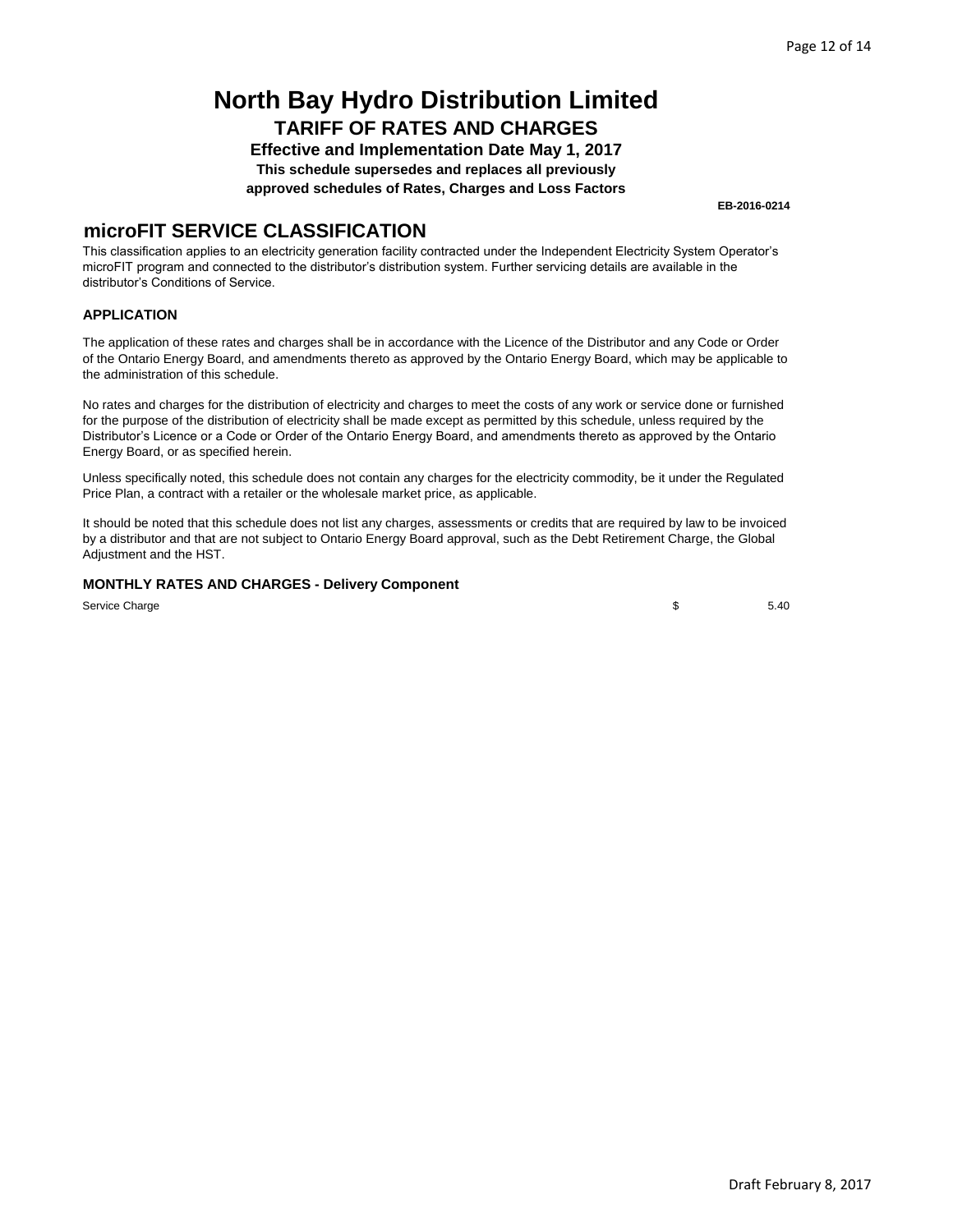### **Effective and Implementation Date May 1, 2017**

**This schedule supersedes and replaces all previously**

**approved schedules of Rates, Charges and Loss Factors**

### **ALLOWANCES**

| EB-2016-0214 |  |
|--------------|--|
|--------------|--|

| Transformer Allowance for Ownership - per kW of billing demand/month                      | \$/kW         | (0.60) |
|-------------------------------------------------------------------------------------------|---------------|--------|
| Primary Metering Allowance for transformer losses - applied to measured demand and energy | $\frac{1}{2}$ | (1.00) |

### **SPECIFIC SERVICE CHARGES**

#### **APPLICATION**

The application of these rates and charges shall be in accordance with the Licence of the Distributor and any Code or Order of the Ontario Energy Board, and amendments thereto as approved by the Ontario Energy Board, which may be applicable to the administration of this schedule.

No charges to meet the costs of any work or service done or furnished for the purpose of the distribution of electricity shall be made except as permitted by this schedule, unless required by the Distributor's Licence or a Code or Order of the Ontario Energy Board, and amendments thereto as approved by the Ontario Energy Board, or as specified herein.

It should be noted that this schedule does not list any charges, assessments or credits that are required by law to be invoiced by a distributor and that are not subject to Ontario Energy Board approval, such as the Debt Retirement Charge, the Global Adjustment and the HST.

#### **Customer Administration**

| Returned cheque (plus bank charges)                                                       | \$            | 15.00  |
|-------------------------------------------------------------------------------------------|---------------|--------|
| Legal letter charge                                                                       | \$            | 15.00  |
| Account set up charge/change of occupancy charge (plus credit agency costs if applicable) | \$            | 30.00  |
| Special meter reads                                                                       | \$            | 30.00  |
| Meter dispute charge plus Measurement Canada fees (if meter found correct)                | \$            | 30.00  |
| <b>Non-Payment of Account</b>                                                             |               |        |
| Late payment - per month                                                                  | $\frac{0}{0}$ | 1.50   |
| Late payment - per annum                                                                  | %             | 19.56  |
| Collection of account charge - no disconnection                                           | \$            | 30.00  |
| Disconnect/reconnect at meter - during regular hours                                      | \$            | 65.00  |
| Disconnect/reconnect at meter - after regular hours                                       | \$            | 165.00 |
| Other                                                                                     |               |        |
| Service call - customer-owned equipment                                                   | \$            | 30.00  |
| Specific charge for access to the power poles - \$/pole/year                              | \$            | 22.35  |
| (with the exception of wireless attachments)                                              |               |        |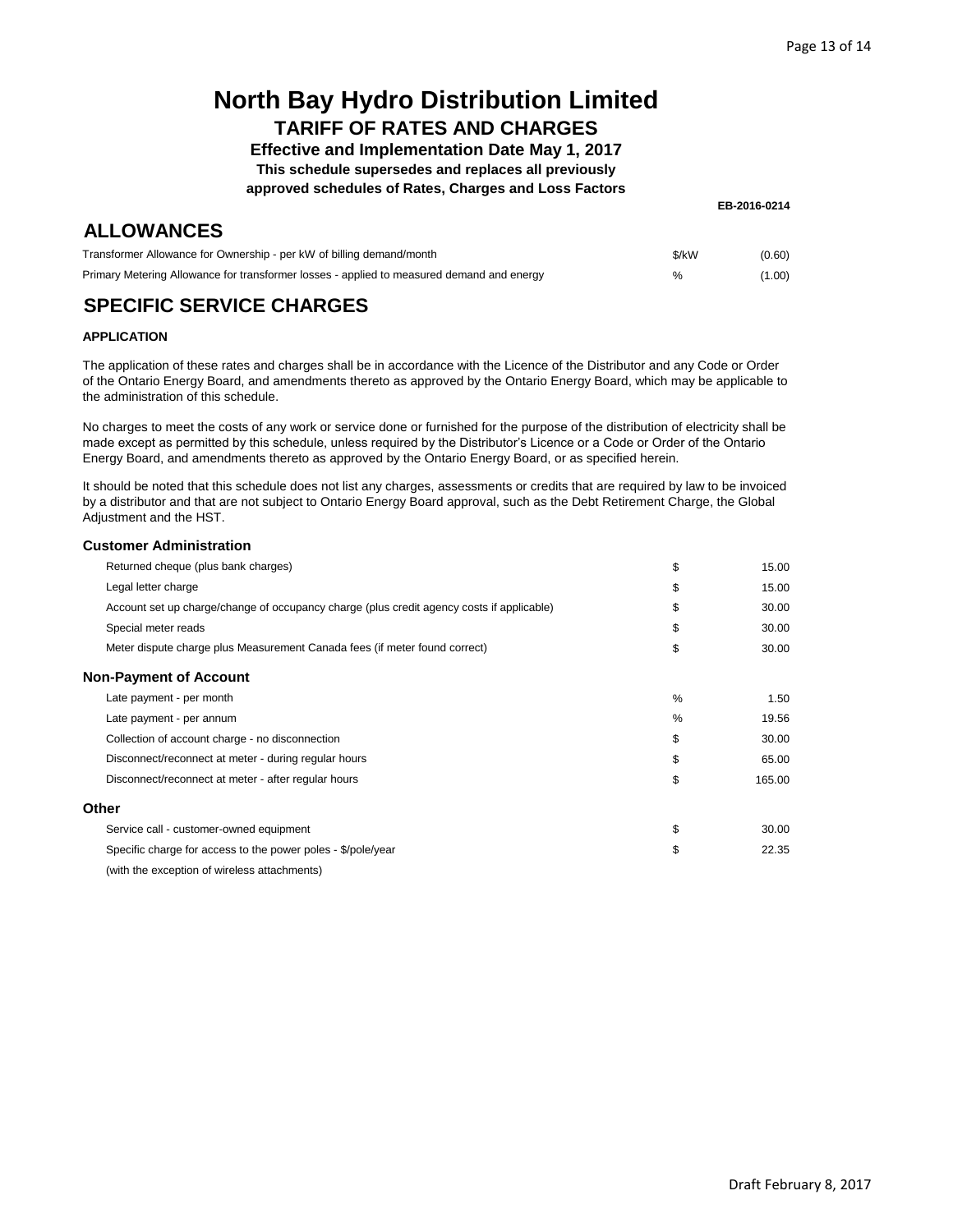**Effective and Implementation Date May 1, 2017 This schedule supersedes and replaces all previously approved schedules of Rates, Charges and Loss Factors**

**EB-2016-0214**

### **RETAIL SERVICE CHARGES (if applicable)**

#### **APPLICATION**

The application of these rates and charges shall be in accordance with the Licence of the Distributor and any Code or Order of the Ontario Energy Board, and amendments thereto as approved by the Ontario Energy Board, which may be applicable to the administration of this schedule.

No rates and charges for the distribution of electricity and charges to meet the costs of any work or service done or furnished for the purpose of the distribution of electricity shall be made except as permitted by this schedule, unless required by the Distributor's Licence or a Code or Order of the Ontario Energy Board, and amendments thereto as approved by the Ontario Energy Board, or as specified herein.

Unless specifically noted, this schedule does not contain any charges for the electricity commodity, be it under the Regulated Price Plan, a contract with a retailer or the wholesale market price, as applicable.

It should be noted that this schedule does not list any charges, assessments or credits that are required by law to be invoiced by a distributor and that are not subject to Ontario Energy Board approval, such as the Debt Retirement Charge, the Global Adjustment and the HST.

Retail Service Charges refer to services provided by a distributor to retailers or customers related to the supply of

| competitive electricity                                                                                                                                                                                       |                 |
|---------------------------------------------------------------------------------------------------------------------------------------------------------------------------------------------------------------|-----------------|
| One-time charge, per retailer, to establish the service agreement between the distributor and the retailer                                                                                                    | \$<br>100.00    |
| Monthly Fixed Charge, per retailer                                                                                                                                                                            | \$<br>20.00     |
| Monthly Variable Charge, per customer, per retailer                                                                                                                                                           | \$<br>1.37      |
| Distributor-consolidated billing monthly charge, per customer, per retailer                                                                                                                                   | \$<br>0.30      |
| Retailer-consolidated billing monthly credit, per customer, per retailer                                                                                                                                      | \$<br>(0.30)    |
| Service Transaction Requests (STR)                                                                                                                                                                            |                 |
| Request fee, per request, applied to the requesting party                                                                                                                                                     | \$<br>0.25      |
| Processing fee, per request, applied to the requesting party                                                                                                                                                  | \$<br>0.50      |
| Request for customer information as outlined in Section 10.6.3 and Chapter 11 of the Retail                                                                                                                   |                 |
| Settlement Code directly to retailers and customers, if not delivered electronically through the                                                                                                              |                 |
| Electronic Business Transaction (EBT) system, applied to the requesting party                                                                                                                                 |                 |
| Up to twice a year                                                                                                                                                                                            | \$<br>no charge |
| More than twice a year, per request (plus incremental delivery costs)                                                                                                                                         | \$<br>2.00      |
| <b>LOSS FACTORS</b>                                                                                                                                                                                           |                 |
| If the distributor is not capable of prorating changed loss factors jointly with distribution rates, the revised loss factors will be implemented upon<br>the first subsequent billing for each billing cycle |                 |

| the mot capeculating forming to back billing cyclet       |       |
|-----------------------------------------------------------|-------|
| Total Loss Factor - Secondary Metered Customer < 5,000 kW | .0471 |
| Total Loss Factor - Primary Metered Customer < 5,000 kW   | .0366 |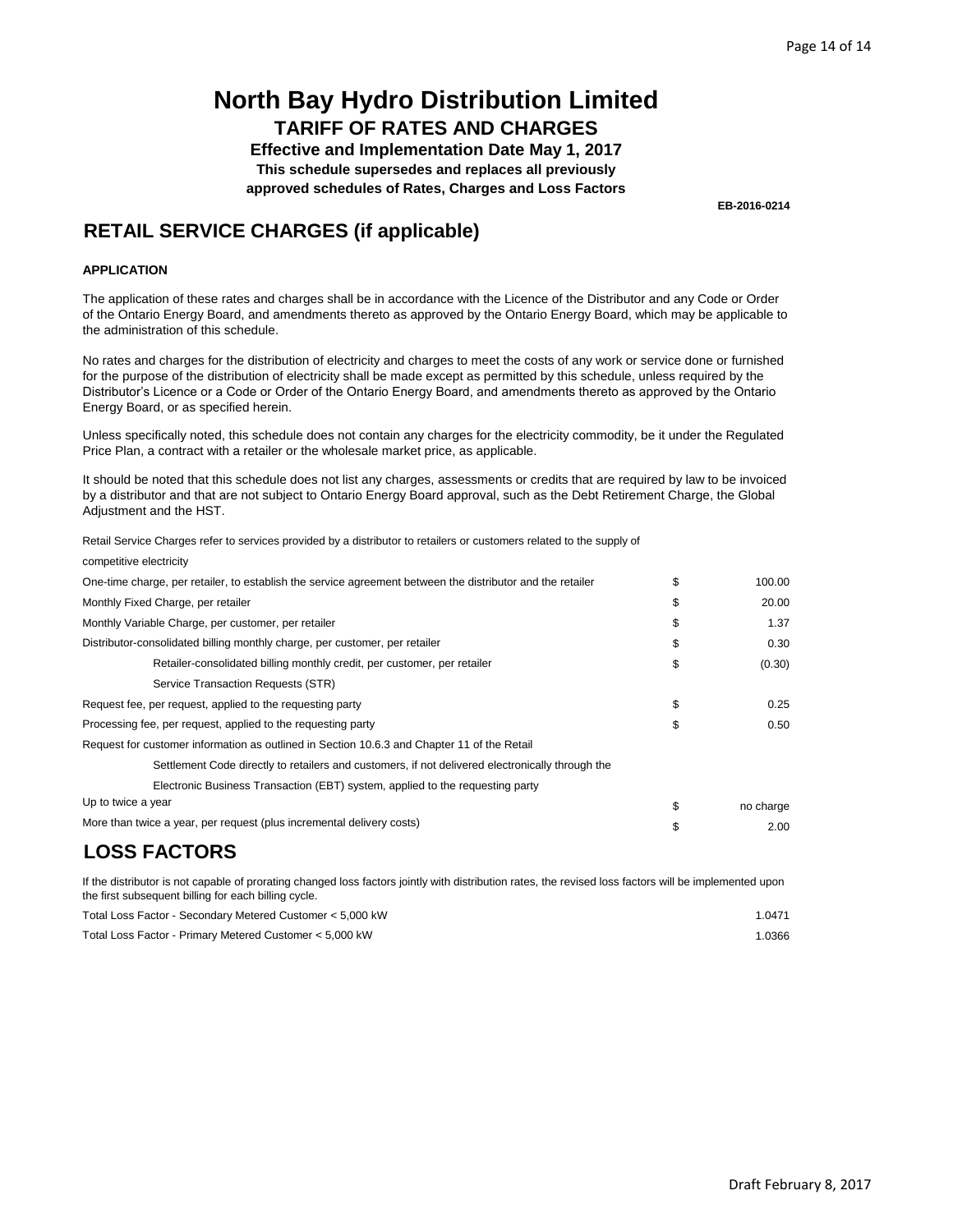**Schedule B**

**To Draft Decision and Rate Order**

**List of Rates and Charges Not Affected by the Price Cap or Annual IR Index**

**OEB File No: EB-2016-0214**

**DATED: February 8, 2017**